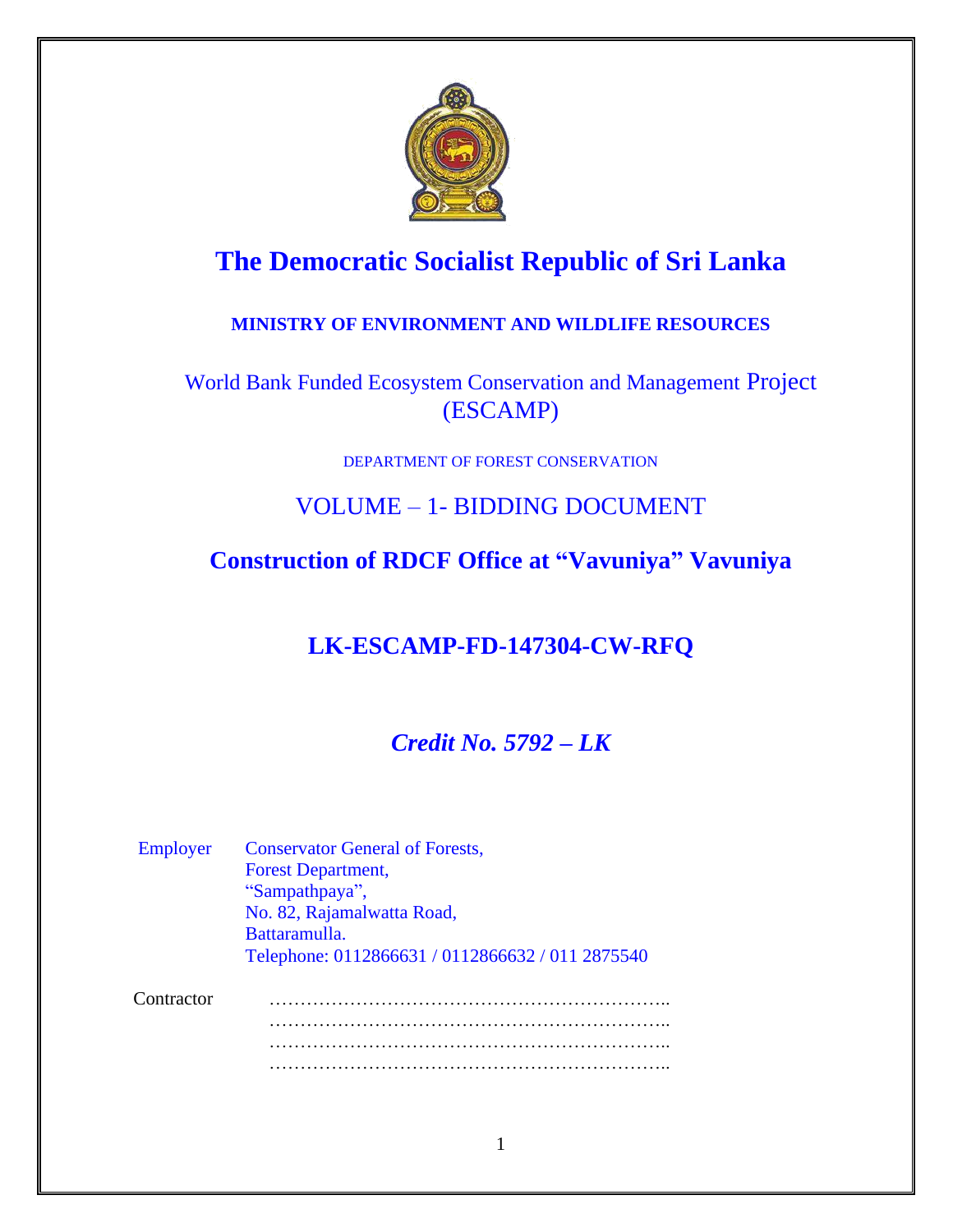# **CONTENTS**

# **VOLUME-1**

|                   | <b>Invitation to Bid</b>                                                                                                                  | $03 - 06$ |
|-------------------|-------------------------------------------------------------------------------------------------------------------------------------------|-----------|
| <b>Section 1</b>  | <b>Instruction to Bidders</b>                                                                                                             | $09 - 10$ |
| <b>Section 2</b>  | <b>Bidding Data</b>                                                                                                                       | $11 - 15$ |
| <b>Section 3</b>  | <b>Conditions of Contract</b>                                                                                                             | 16        |
| <b>Section 4</b>  | <b>Contract Data</b>                                                                                                                      | $17 - 19$ |
| <b>Section 5</b>  | <b>Standard Forms (Contract)</b>                                                                                                          | $20 - 25$ |
|                   | Letter of Acceptance<br>Agreement<br><b>Performance Guarantee</b><br><b>Advance Payment Guarantee</b><br><b>Retention Money guarantee</b> |           |
| <b>Section 6</b>  | <b>Specifications</b>                                                                                                                     | $26 - 27$ |
| <b>Section 7</b>  | <b>Forms</b> of Bid                                                                                                                       | $28 - 29$ |
| <b>Section 9</b>  | <b>Schedules</b>                                                                                                                          | $30 - 35$ |
| <b>Section 11</b> | <b>Standard Forms [BID]</b>                                                                                                               | $36 - 37$ |
|                   | <b>World Bank Policy on Corrupt and Fraudulent Practices</b>                                                                              | $38 - 39$ |
|                   | <b>VOLUME-2 (SEPARATE FOLDER)</b>                                                                                                         |           |
| <b>Section 8</b>  | <b>Bills of Quantities</b>                                                                                                                | $01 - 33$ |
|                   | <b>VOLUME-3 (SEPARATE FOLDER)</b>                                                                                                         |           |
| <b>Section 10</b> | <b>Drawings</b>                                                                                                                           | $01 - 21$ |

### **VOLUME-4 (SEPARATE FOLDER)**

| <b>Environmental Management Plan</b> | $01 - 10$ |
|--------------------------------------|-----------|
|--------------------------------------|-----------|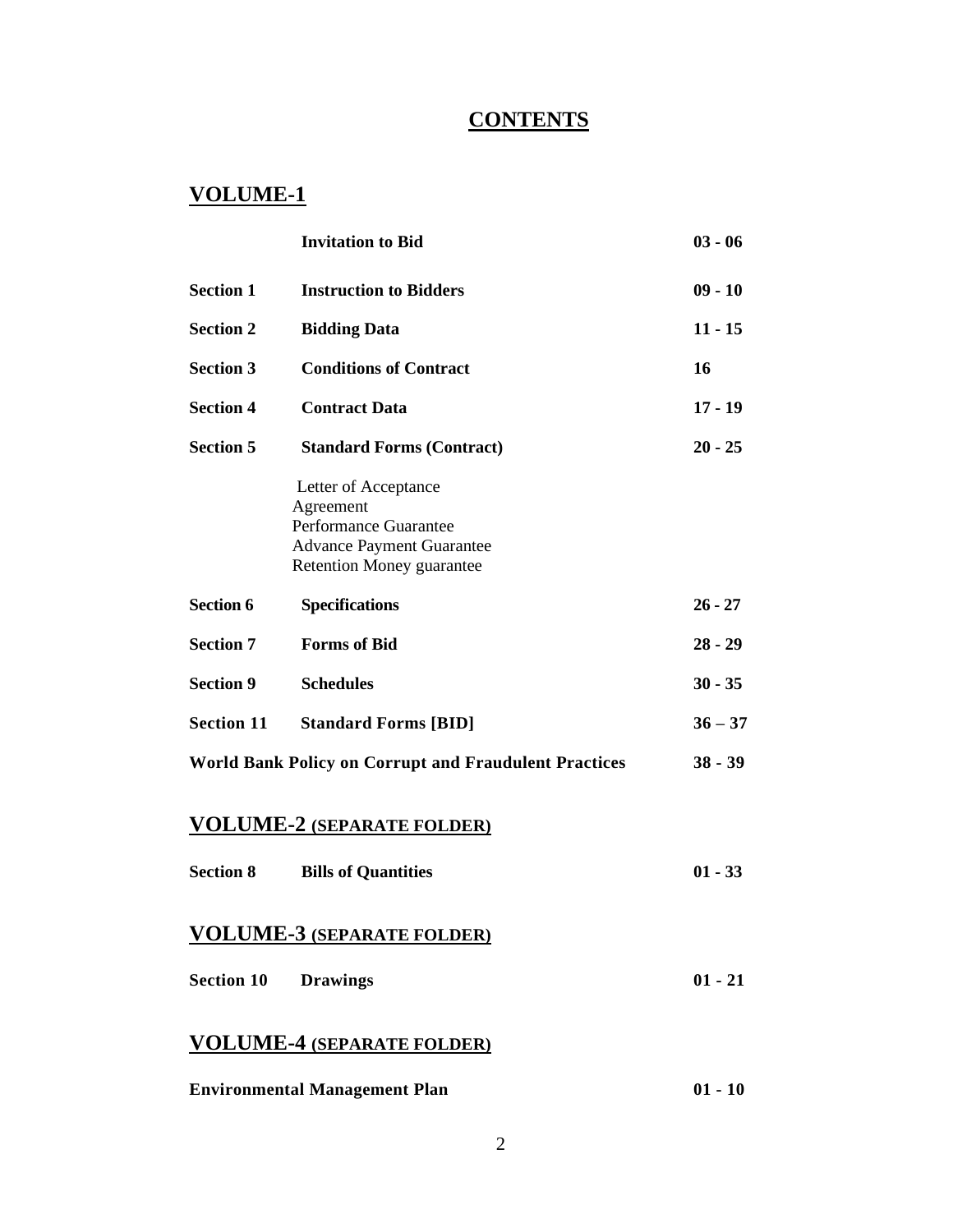

# **REQUEST FOR QUOTATIONS (RFQ)**

### **MINISTRY OF ENVIRONMENT AND WILDLIFE RESOURCES**

# ECOSYSTEM CONSERVATION AND MANAGEMENT PROJECT **(ESCAMP)**

# **CONSTRUCTION OF RFO OFFICES, RDCF QUARTERS AND OFFICE**

- 1. The Democratic Socialist Republic of Sri Lanka has received a credit from the World Bank towards the cost of Ecosystem Conservation and Management Project (**ESCAMP**), and intends to apply part of the proceeds of this credit to payments under the Contract for Construction of 02 Nos. **RFO Offices** at Hunnasgiriya and Neluwa and **RDCF Office and Quarters** at Vavuniya of the Department of Forest Conservation as per the annexure.
- 2. The Chairman, Department Procurement Committee (DPC) on behalf of the Ecosystem Conservation and Management Project (ESCAMP) of the Ministry of Environment and wildlife Resources now invites the offers from eligible and qualified bidders for construction of above mentioned buildings of the Department of Forest Conservation as per the annexure. The scope of work consists of civil works in buildings of the above mentioned buildings including Mechanical and Electrical works as described in Drawings, Specifications, Environmental Management Plans and the Bill of Quantities.

The construction period is 180 days. Approximate Cost Estimates are as follows; (Excluding Contingences and VAT)

- **RFO Offices Hunnasgiriya - LKR 13 Million**
- **RFO Office Neluwa - LKR 15 Million**
- **RDCF Quarters Vavuniya - LKR 09 Million**
- **RDCF Office Vavuniya - LKR 23 Million**
- 3. To be eligible for contract award, the successful bidder shall not have been blacklisted and shall meet the following qualification criteria;
	- The bidder should have registered with the CIDA (formerly known as ICTAD) as **Grade C-6 or above** in the Specialty of Buildings Construction.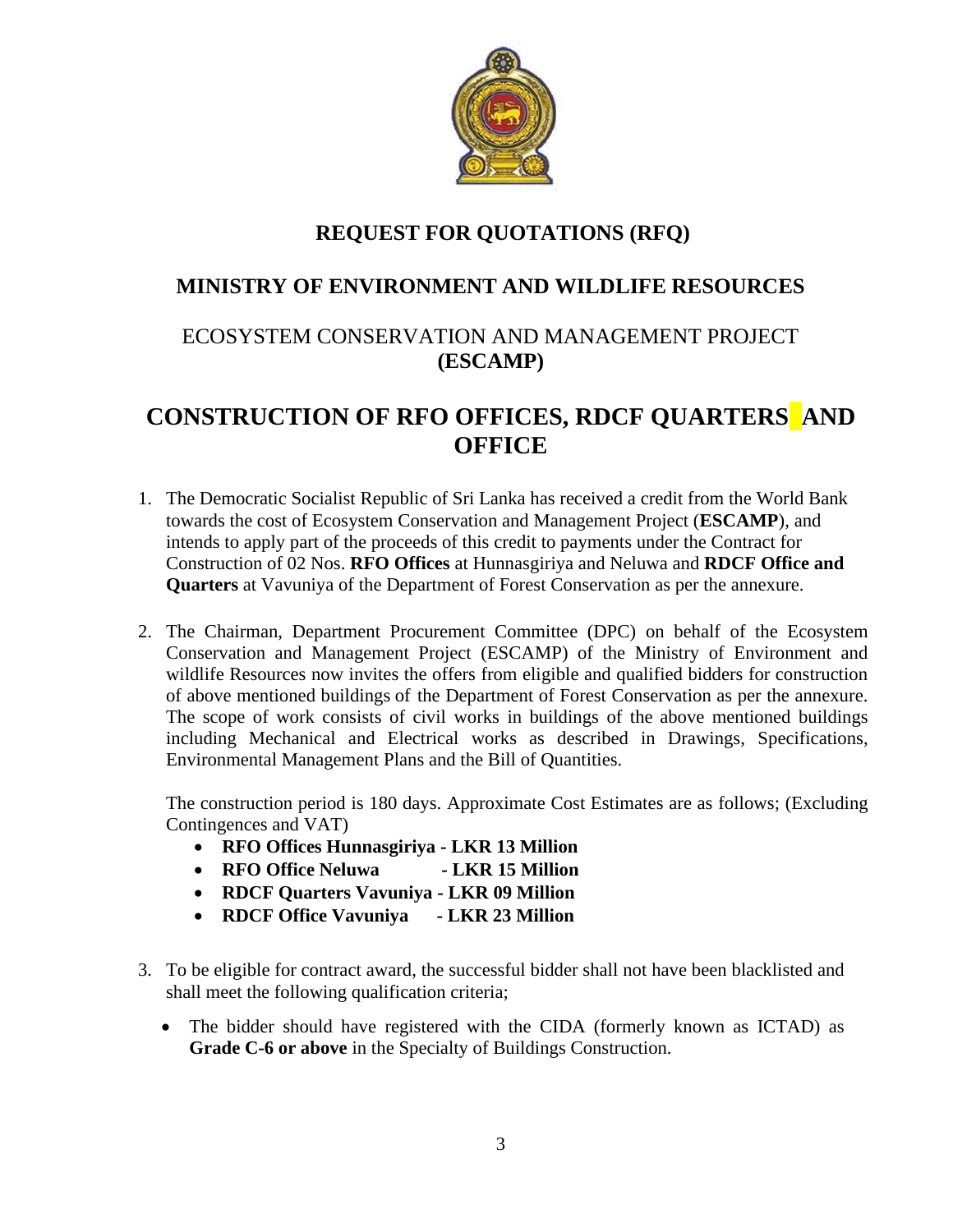- 4. Average annual volume of construction work performed during the last five years shall be at least ;
	- RFO Office Hunnasgiriya Rs. 25 Million
	- RFO Office Neluwa Rs. 30 Million
	- RDCF Quarters Vavuniya Rs. 18 Million
	- RDCF Office Vavuniya → Rs. 45 Million
	- The minimum amount of liquid assets and/or project specific credit facilities exclusive of any advance payments which may be made under this contract shall not be less than;
		- RFO Office Hunnasgiriya Rs. 06 Million
		- RFO Office Neluwa Rs. 08 Million
		- RDCF Quarters Vavuniya Rs. 05 Million
		- RDCF Office Vavuniya Rs. 12 Million
- 5. Interested bidders may obtain further information from the Assistant Director Finance, Finance Division, at Conservator General of Forests, Forest Department, "Sampathpaya", No. 82, Rajamalwatta Road, Battaramulla. During working hours from 9.00 a.m. to 3.00 p.m. until 02nd July 2020. Bidding documents can be inspected free of charge at above address during normal working hours. Further a Sample Bidding Document could be find in the **www.escamp.lk** only for reference purposes. (Contact telephone numbers are: 011 2866631-2 / 011 2875540 Ext; 234).
- 6. A complete set of Bidding Documents in English language may be purchased by interested bidders on the submission of a written application with a copy of valid CIDA registration to the Assistant Director Finance, Finance Division, at Conservator General of Forests, Forest Department, "Sampathpaya", No. 82, Rajamalwatta Road, Battaramulla. from 11th June 2020 to 02nd July 2020 from **9.00** am. to **3.00** pm. upon payment of nonrefundable fee as per the annexture (Per each set of Bidding Document) The method of payment will be in cash to the Assistant Director Finance, Finance Division, at Conservator General of Forests, Forest Department.
- 7. The bidder must have a **valid CIDA registration** (formerly known as ICTAD) as Grade C-6 or above in the Specialty of Buildings Construction **at the time of submission of bids** and **must produce a proof of such registration with bid submission.** Unable to submit accepted CIDA registration shall be treated as non-responsive. At the time of the awarding bidder must possess the updated and valid CIDA registration.
- 8. Completed bids in duplicate inserted in separate envelopes marked as "Original" and "Copy" and sealed ,and a soft copy of the BOQ ( CD included ) should be enclosed in one envelope with the contract number and the Title of Construction with location and District written on the top of envelope which should be sent to the address given below by registered post on or before 02nd July 2020 at 10.00 a.m. The Bids shall also be deposited in the Tender Box kept at the Assistant Director Finance, Finance Division, at Conservator General of Forests, Forest Department, "Sampathpaya", No. 82, Rajamalwatta Road, Battaramulla.

Late bids will be rejected. Bids will be opened soon after closing of bids in the presence of the bidders' representatives who choose to attend.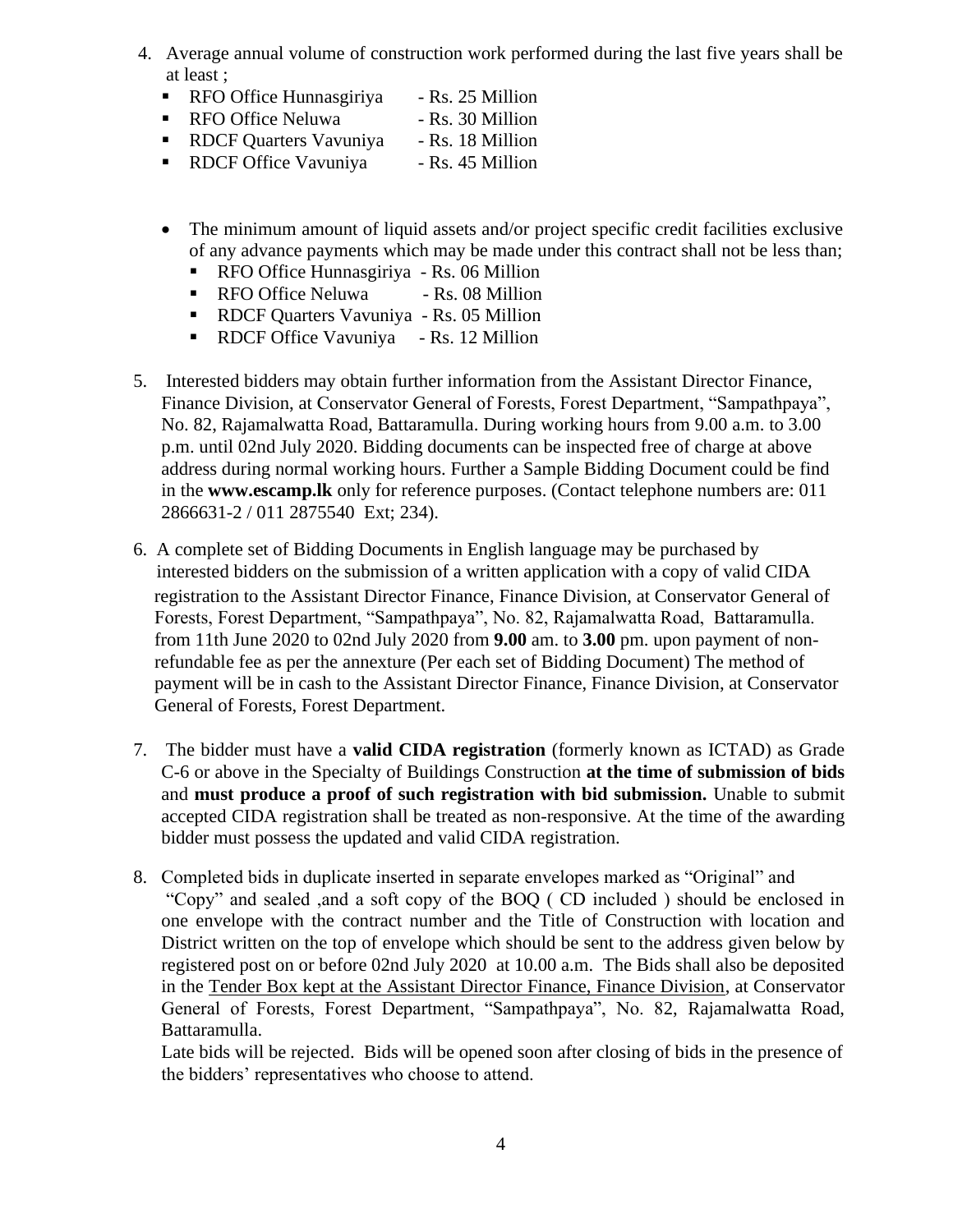- 9. All bids must be accompanied by a "Bid-Security" issued by a Commercial Bank operating in Sri Lanka, approved by the Central Bank of Sri Lanka. The amounts of Bid Security shall be as per the annexture. (Excluding Contingences and VAT) The Bid Security shall be valid up to 02.11.2020. Any bid not accompanied by a valid bid security or according to the Sample of Bid Security Form will be rejected.
- 10. **A Pre-Bid meeting** will be held on 22.06.2020 at 10.00 am. at the "Sapthamandira" **Conference Hall, Ground Floor,** "Sampathpaya", No.82, Rajamalwatta Road, Battaramulla. Site inspection will be informing at the Pre Bid Meeting.
- 11. Bids shall be valid up to 02.10.2020.
- 12. Bidders must provide the **PCA 3 form** along with their Bids.
- 13. The Employer will not be responsible for any costs or expenses incurred by bidders' in connection with the preparation or delivery of Bids including costs and expenses related to Site Visits.
- 14. The Department Procurement Committee (DPC) reserves full right in either accepting or rejecting any bid received and the decision of the Project Procurement Committee in this regard shall be the final.

| <b>Serial</b><br>No. | <b>Project Name</b>                                                            | <b>District</b>             | Non-<br><b>Refundable</b><br>Fee $(Rs.)$ | <b>Estimate Cost</b><br>(Rs.)<br>(Excluding)<br>Contingences<br>and VAT) | <b>Bid Security</b><br>As a Bank<br><b>Guarantee</b><br>(Rs.)<br>(Excluding<br>Contingences<br>and VAT) |
|----------------------|--------------------------------------------------------------------------------|-----------------------------|------------------------------------------|--------------------------------------------------------------------------|---------------------------------------------------------------------------------------------------------|
| 01                   | Construction of RFO Office at<br>"Hunnasgiriya"<br>LK-ESCAMP-FD-147305H-CW-RFO | Kandy<br><b>District</b>    | 4,500.00                                 | 13,000,000.00                                                            | 150,000.00                                                                                              |
| 02                   | Construction of RFO Office at<br>"Neluwa"<br>LK-ESCAMP-FD-147305N-CW-RFO       | Galle<br>District           | 5,000.00                                 | 15,000,000.00                                                            | 165,000.00                                                                                              |
| 03                   | Construction of RDCF Quarters at<br>"Vavuniya"<br>LK-ESCAMP-FD-147306-CW-RFO   | Vavuniya<br><b>District</b> | 2,500.00                                 | 9,000,000.00                                                             | 100,000.00                                                                                              |
| 04                   | Construction of RDCF Office at<br>"Vavuniya"<br>LK-ESCAMP-FD-147304-CW-RFQ     | Vavuniya<br><b>District</b> | 8,000.00                                 | 23,000,000.00                                                            | 250,000.00                                                                                              |

#### **Annexure - Construction of RFO Offices, RDCF Quarters and Office**

The Chairman,

Department Procurement Committee (DPC), Forest Department, "Sampathpaya", No. 82, Rajamalwatta Road, Battaramulla.

Telephone: 0112866631 / 0112866632 / 011 2875540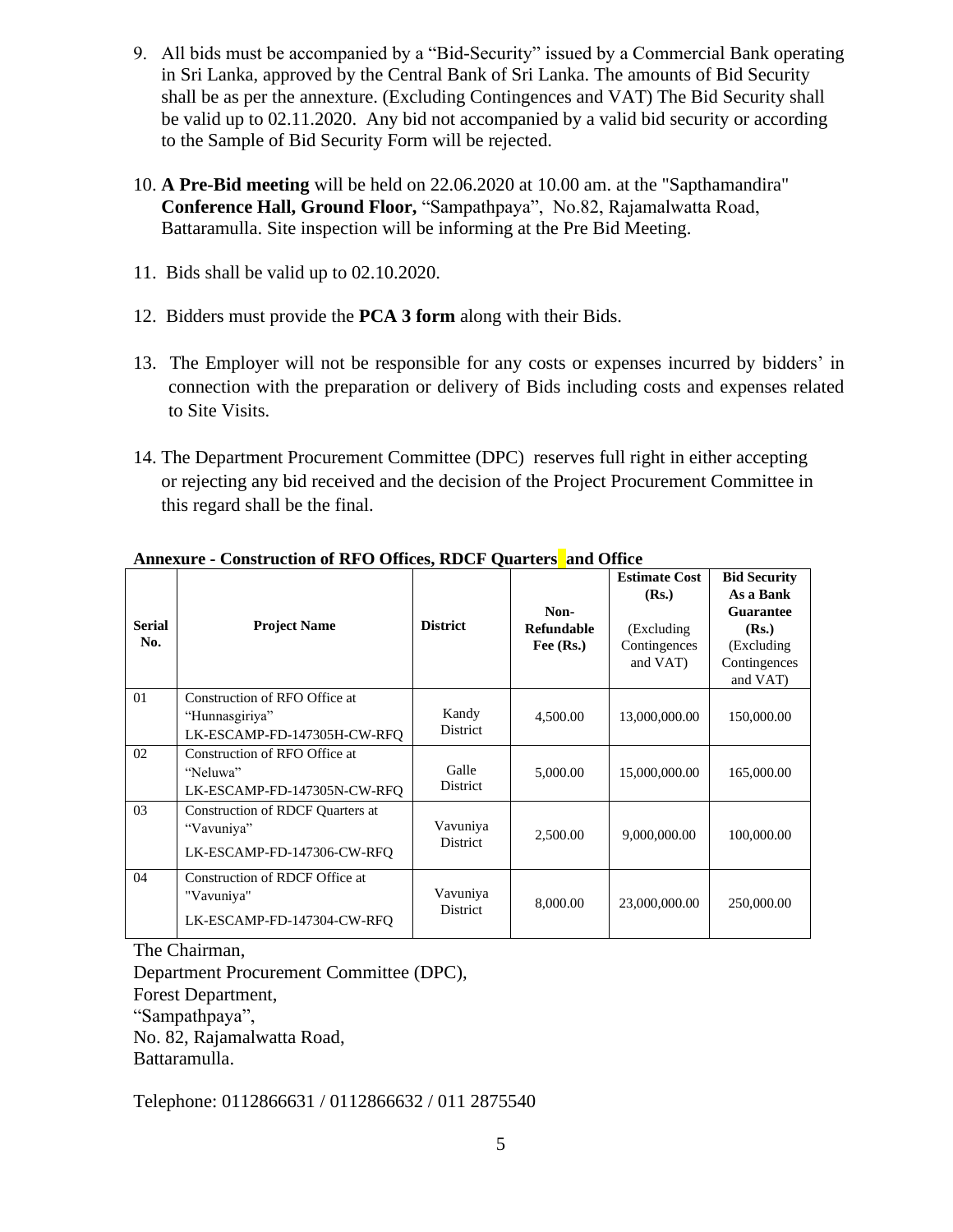# **VOLUME - I**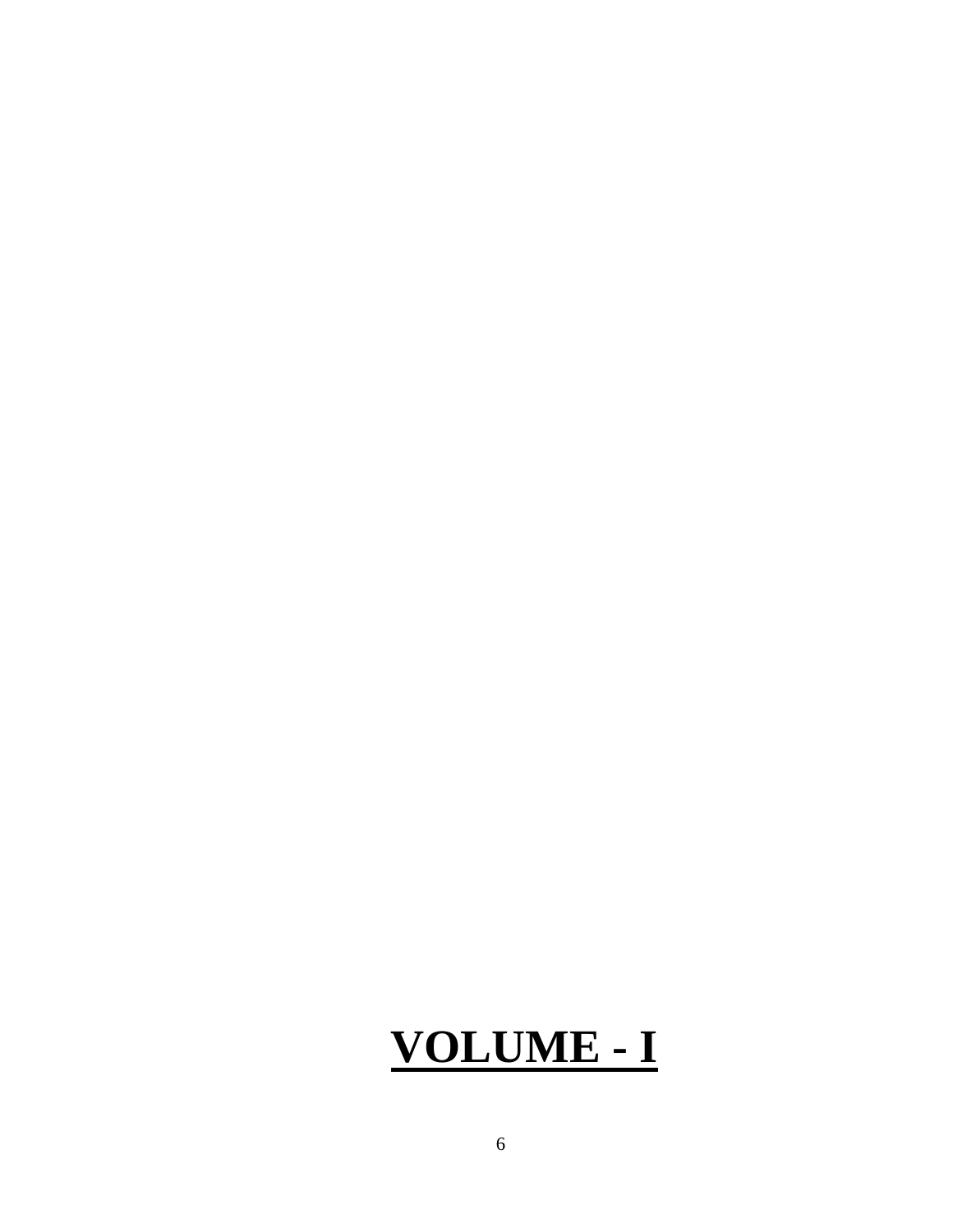### **VOLUME - I**

#### **Invitation to Bid**

- **Section 1 Instruction to Bidders**
- **Section 2 Bidding Data**
- **Section 3 Conditions of Contract**
- **Section 4 Contract Data**
- **Section 5 Standard Forms (Contract)**

Letter of Acceptance Agreement Performance Guarantee Advance Payment Guarantee Retention Money guarantee

- **Section 6 Specifications**
- **Section 7 Forms of Bid**
- **Section 9 Schedules**
- **Section 11 Standard Forms [BID]**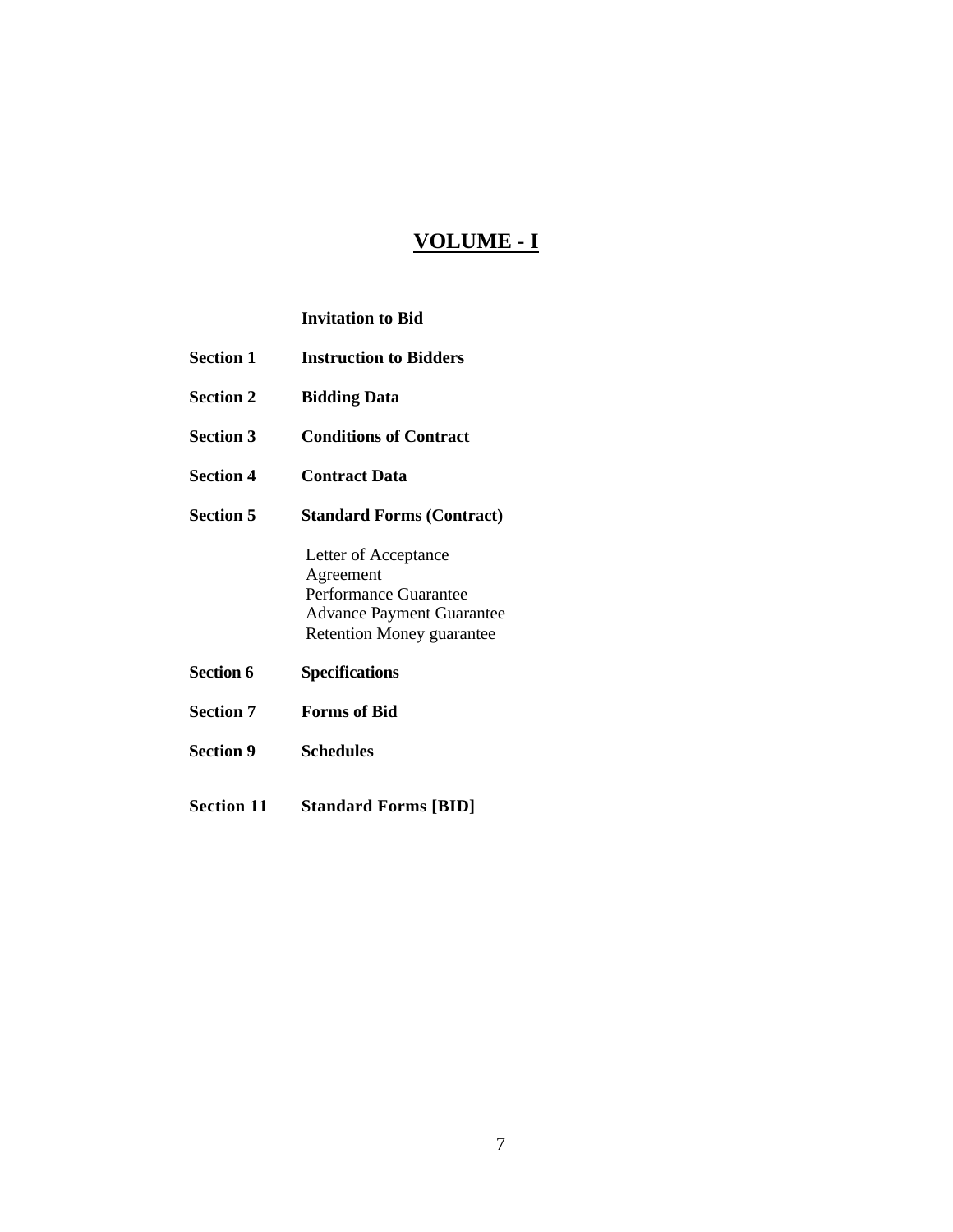# **INSTRUCTIONS TO THE BIDDERS**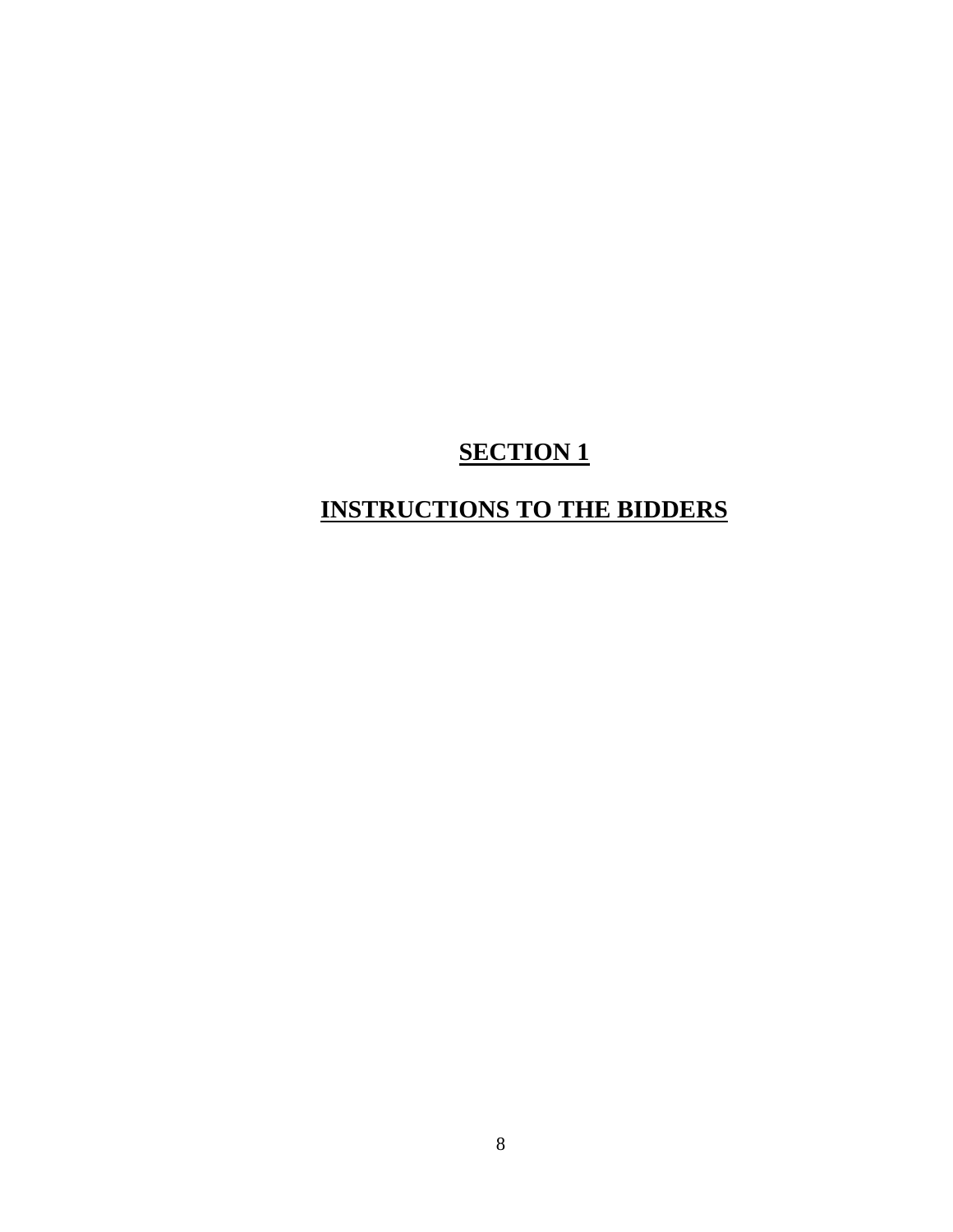# **INSTRUCTION TO THE BIDDERS**

#### **Refer Standard Bidding Document SBD /02. (ICTAD/SBD/2**

- 1) The Instructions to Bidders for this work are contained in section 01 of the Standard Bidding Document, "Procurement of Works" ICTAD Publication No.ICTAD/SBD/02, Second Edition – January 2007. The Bidder may purchase this document from Construction Industry Development Authority (CIDA), "Savsiripaya" No. 123, Wijerama Mawatha, Colombo-07.
	- Note: 1. Instruction of Bidder shall be read in conjunction with Section -03 Bidding Data Volume II.

 2. Instruction to Bidders will not be part of the Contract and will cease to have effect once the Contract is signed.

**This publication will not be issued with the Bidding Document and the Bidder is advised to purchase it from the CIDA formerly known as ICTAD.**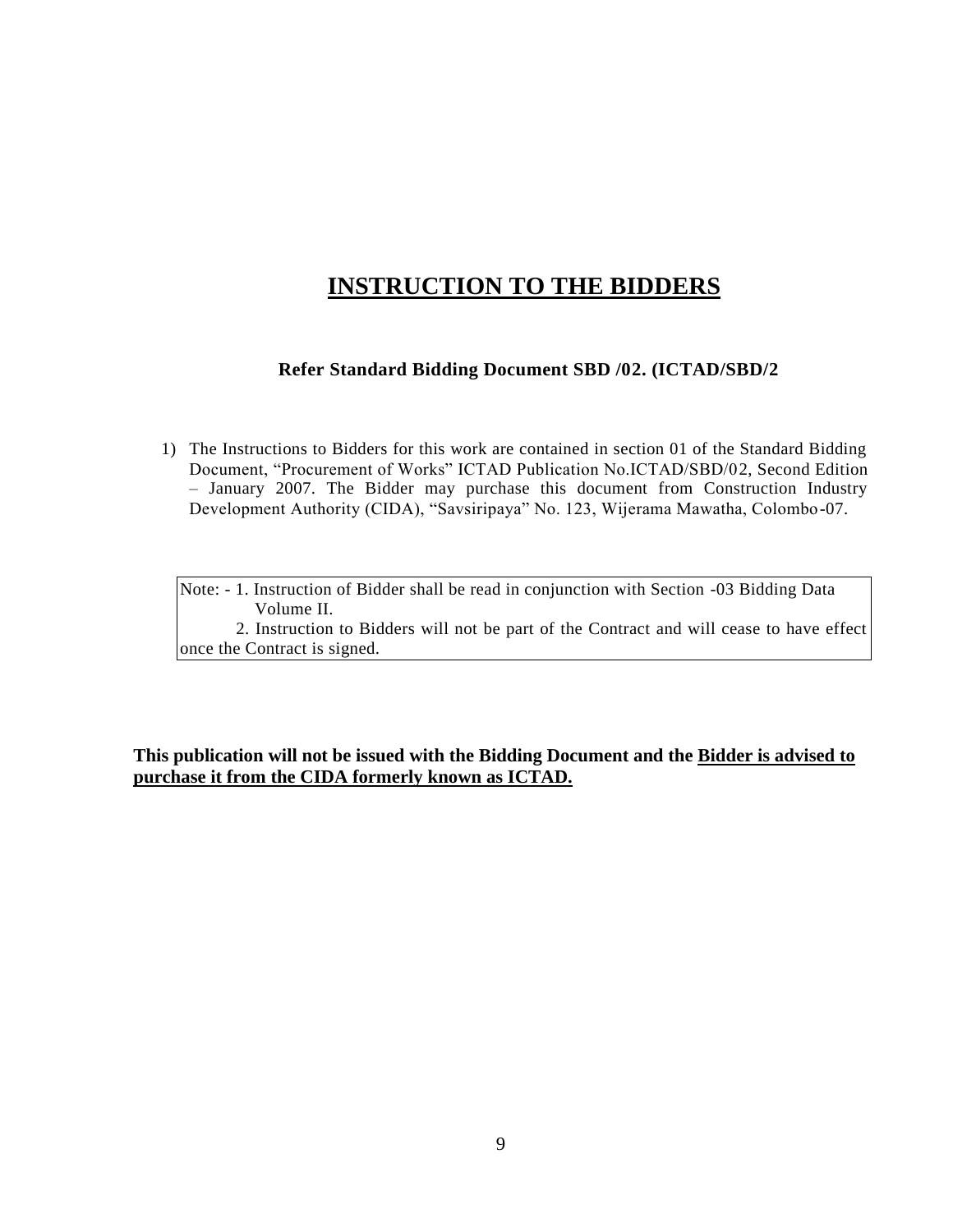# **BIDDING DATA**

This section shall be read in conjunction with Section 1 – Instructions to Bidders, and is intended to provide specific information in relation to corresponding clause in Section 1. Whenever there is discrepancy, the provisions in Section 2 –Bidding Data shall be supersede these provided in the Section 1 –Instructions to Bidders.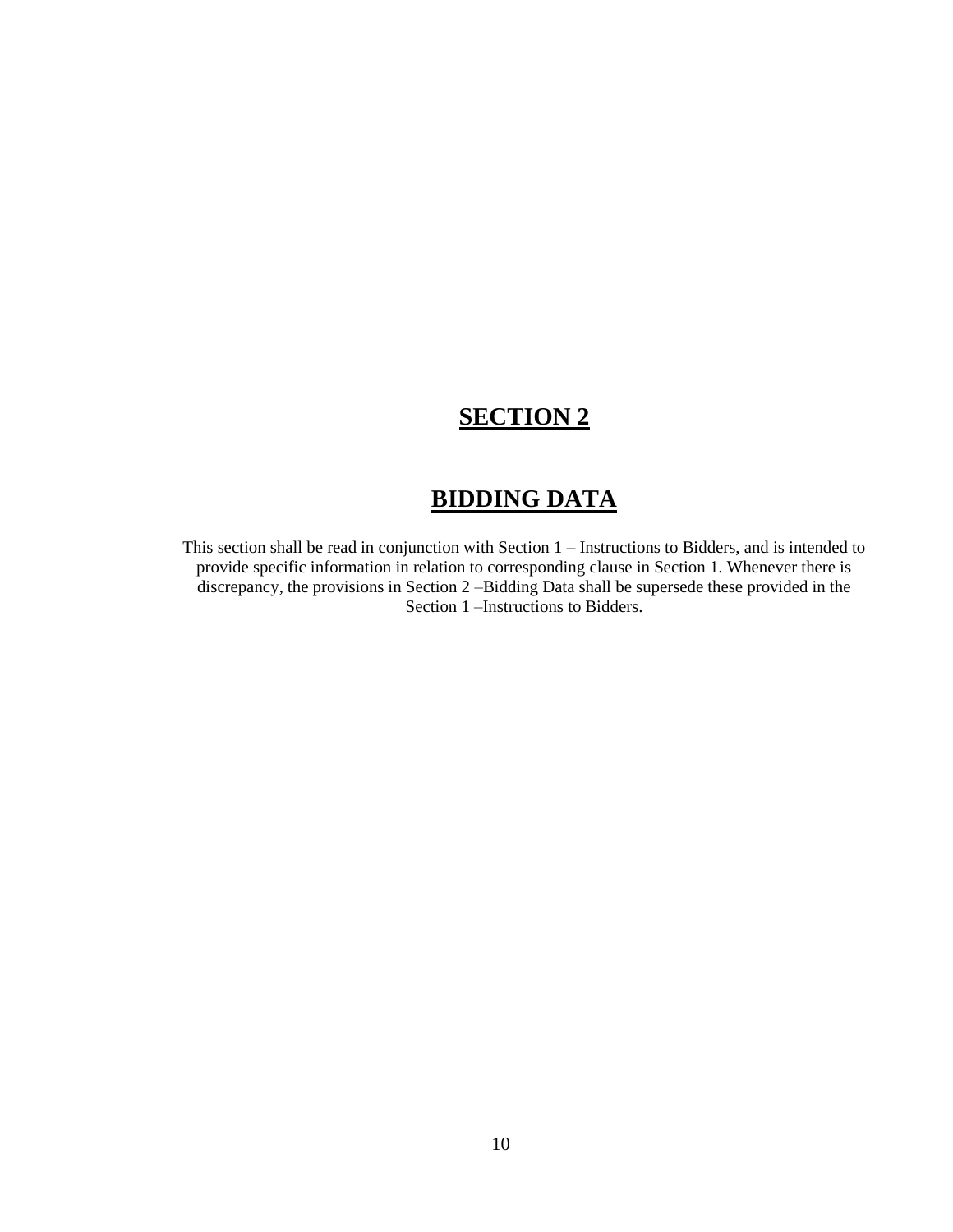# **Bidding Data**

|                                                                                                                                 | <b>Entry</b>                                                                                                                                                                                                                                                                                                                                                                                                                                                                                                                                                                                           |  |
|---------------------------------------------------------------------------------------------------------------------------------|--------------------------------------------------------------------------------------------------------------------------------------------------------------------------------------------------------------------------------------------------------------------------------------------------------------------------------------------------------------------------------------------------------------------------------------------------------------------------------------------------------------------------------------------------------------------------------------------------------|--|
|                                                                                                                                 | <b>Employer's Name and Address</b>                                                                                                                                                                                                                                                                                                                                                                                                                                                                                                                                                                     |  |
|                                                                                                                                 | Name: Conservator General of Forests                                                                                                                                                                                                                                                                                                                                                                                                                                                                                                                                                                   |  |
| Address:                                                                                                                        | <b>Conservator General of Forests,</b><br><b>Forest Department,</b><br>"Sampathpaya",<br>No. 82, Rajamalwatta Road,<br>Battaramulla.                                                                                                                                                                                                                                                                                                                                                                                                                                                                   |  |
| <b>Scope of Works</b>                                                                                                           |                                                                                                                                                                                                                                                                                                                                                                                                                                                                                                                                                                                                        |  |
| The works consists of Construction of RDCF Quarters at "Vavuniya", Vavuniya                                                     |                                                                                                                                                                                                                                                                                                                                                                                                                                                                                                                                                                                                        |  |
| <b>Time for Completion</b>                                                                                                      |                                                                                                                                                                                                                                                                                                                                                                                                                                                                                                                                                                                                        |  |
| The Time for Completion for the whole of works shall be 180 Calendar Days from<br>the commencement date.                        |                                                                                                                                                                                                                                                                                                                                                                                                                                                                                                                                                                                                        |  |
| <b>Source of funds</b>                                                                                                          |                                                                                                                                                                                                                                                                                                                                                                                                                                                                                                                                                                                                        |  |
|                                                                                                                                 | The source of funds is World Bank. World Bank funded Ecosystem Conversion<br>and Management Project (ESCAMP)                                                                                                                                                                                                                                                                                                                                                                                                                                                                                           |  |
| $\bullet$<br>Grade<br><b>Specialty</b><br><b>Expiry date</b><br>$\bullet$<br>$\bullet$<br>$\bullet$<br>years<br><b>Staffing</b> | <b>Qualification Information</b><br>The following information shall be provided in Section 9 - Schedules:<br><b>ICTAD</b> registration<br>Registration number<br>.<br>VAT registration number<br><b>Attach construction program</b><br>Attach legal status (Sole proprietor, Partnership, Company etc.)<br><b>Attach authentication for signatory</b><br>Total monetary value of construction work performed for each of the last<br>five years<br>Experience in works of a similar nature and size for each of the last five<br><b>Construction equipment</b><br><b>Attach Work plan and methods;</b> |  |
|                                                                                                                                 |                                                                                                                                                                                                                                                                                                                                                                                                                                                                                                                                                                                                        |  |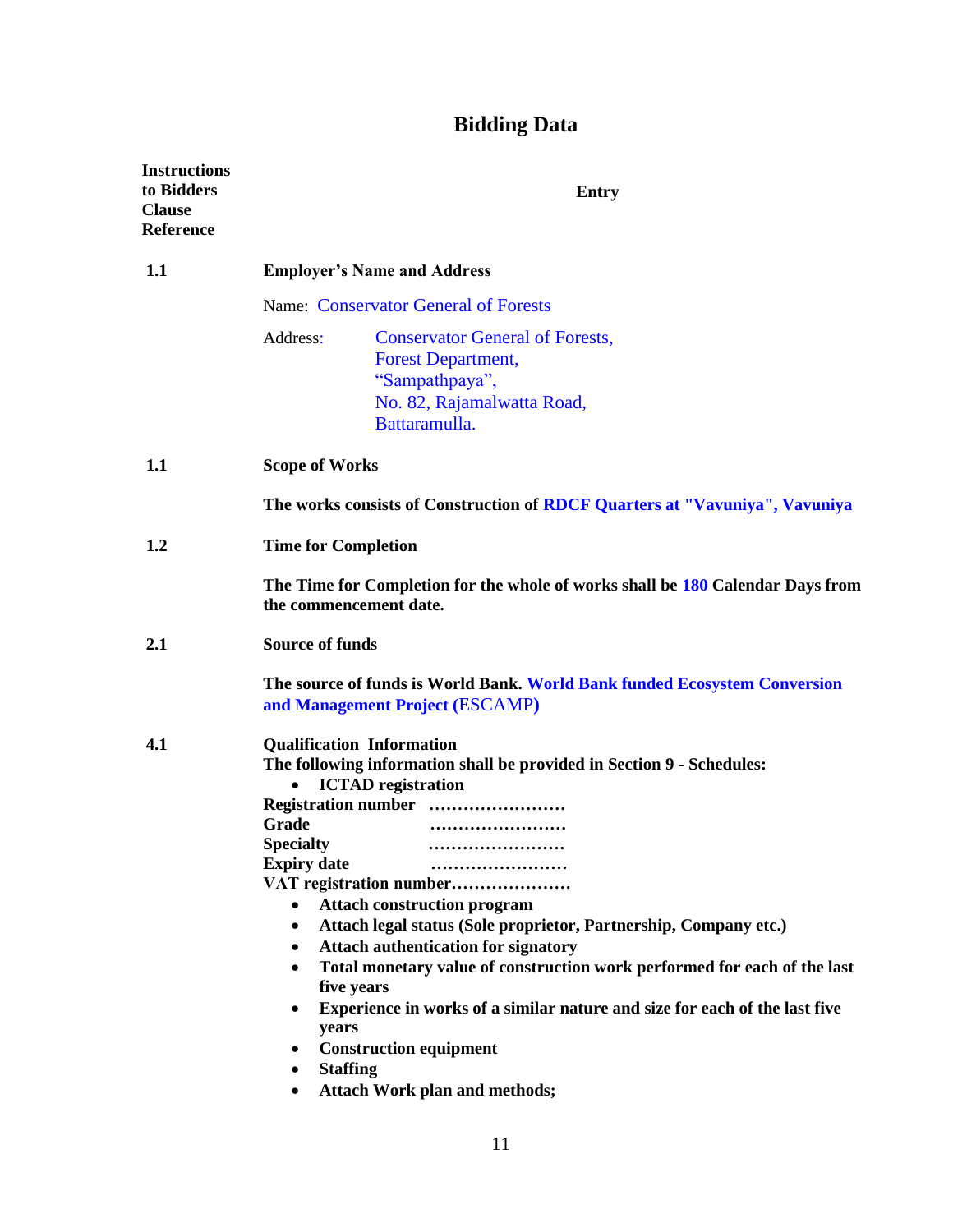|           | Modify the list if required                                                                                                                                                                                               |  |  |  |
|-----------|---------------------------------------------------------------------------------------------------------------------------------------------------------------------------------------------------------------------------|--|--|--|
| 4.1 $(c)$ |                                                                                                                                                                                                                           |  |  |  |
| 4.2(a)    | <b>CIDA</b> registration required                                                                                                                                                                                         |  |  |  |
|           | The registration required;                                                                                                                                                                                                |  |  |  |
|           | <b>Building Construction</b><br><b>Specialty</b>                                                                                                                                                                          |  |  |  |
|           | C 6 or Above<br>Grade                                                                                                                                                                                                     |  |  |  |
| 4.2(b)    | Average annual volume of construction work performed in last 5 years                                                                                                                                                      |  |  |  |
|           | Average annual volume of construction work performed in last five years shall be<br>at least Rs. 12 Million                                                                                                               |  |  |  |
| 4.2(d)    | <b>Essential equipment</b>                                                                                                                                                                                                |  |  |  |
|           | Proposals for the timely acquisition (own, lease, hire, etc.) of the following<br>essential equipment shall be;                                                                                                           |  |  |  |
|           | <b>Type</b><br>Capacity                                                                                                                                                                                                   |  |  |  |
|           | 1 Cube<br><b>Tipper Truck</b><br>1.                                                                                                                                                                                       |  |  |  |
|           | 2.<br><b>JCB</b><br>0.5m3 Capacity bucket                                                                                                                                                                                 |  |  |  |
|           | <b>Vibrating Compactor</b><br>3.                                                                                                                                                                                          |  |  |  |
|           | <b>Concrete Mixture Machine.</b><br>4.<br>14/10                                                                                                                                                                           |  |  |  |
| 4.2(f)    | The minimum amount of liquid assets and/or credit facilities, net of other<br>contractual commitments and exclusive of any advance payments which may be<br>made under the Contract, shall be not less than Rs. 3 Million |  |  |  |
| 10.1      | <b>Clarification of Bidding Documents</b>                                                                                                                                                                                 |  |  |  |
|           | Employer's address for clarification of bidding documents is:                                                                                                                                                             |  |  |  |
|           | <b>Name of Officer: Procurement Specialist</b>                                                                                                                                                                            |  |  |  |
|           | Address: Eco System Conservation & Management Project (ESCAMP)<br>Ministry of Environment and Wildlife Resources,<br>"Sampathpaya",<br>No. 82, Rajamalwatta Road,<br>Battaramulla.                                        |  |  |  |
|           | Phone: 0112-888426 Ext. 218                                                                                                                                                                                               |  |  |  |
|           | Fax: 0112-888577                                                                                                                                                                                                          |  |  |  |
|           |                                                                                                                                                                                                                           |  |  |  |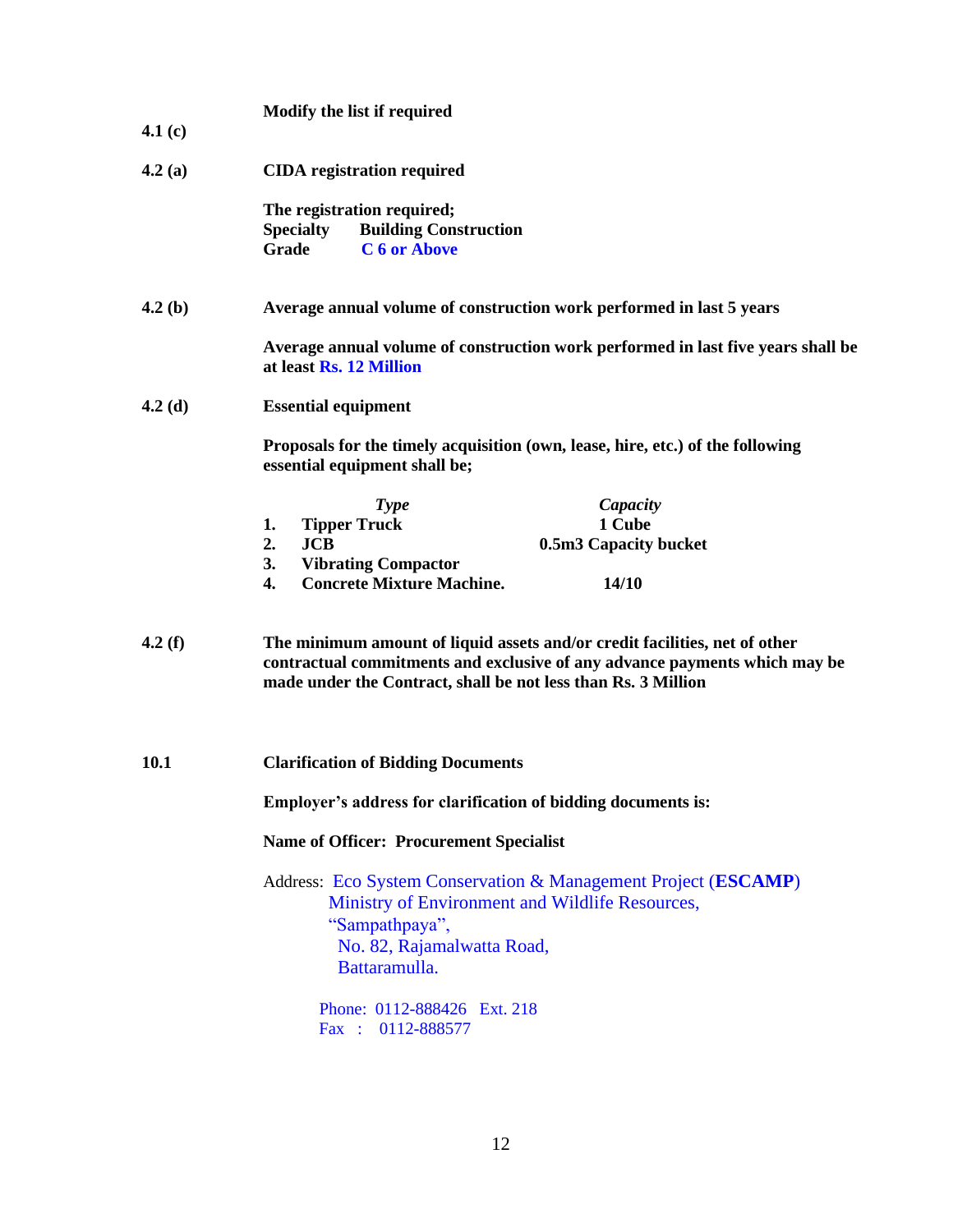| $13.1(A)$ (j) | <b>Documents comprising the Bid</b>                                                                                                                                                 |
|---------------|-------------------------------------------------------------------------------------------------------------------------------------------------------------------------------------|
| $13.1(B)$ (d) | <b>Additional information is;</b><br><b>Construction work Programme</b><br><b>Quality Assurance Plan</b>                                                                            |
| 14.4          | Adjustments for change in cost                                                                                                                                                      |
|               | The Contract is not subjected to price adjustment                                                                                                                                   |
| 15.1          | <b>Currency of Bid</b>                                                                                                                                                              |
|               | The bids shall be in Sri Lanka Currency (SL.Rs.)                                                                                                                                    |
| 16.1          | <b>Period of Bid validity:</b>                                                                                                                                                      |
|               | The Bid shall be valid up to 02.10.2020.                                                                                                                                            |
| 17.1          | <b>Amount of Bid security:</b>                                                                                                                                                      |
|               | Sri Lankan Rupees Seventy Five Thousand Rs.250,000/=.<br>(Excluding Contingences and VAT)                                                                                           |
| 17.2          | <b>Validity of Bid Security</b>                                                                                                                                                     |
|               | Validity of Bid security shall be valid to 02.11.2020.                                                                                                                              |
| 19.1          | <b>Pre-Bid meeting</b>                                                                                                                                                              |
|               | <b>Pre-Bid meeting</b> will be held on $22.06.2020$ at 10.00 am. at the<br>"Sapthamandira" Conference Hall, Ground Floor, "Sampathpaya", No.82,<br>Rajamalwatta Road, Battaramulla. |
| 21.2(a)       | <b>Employer's Address for Bid submission</b>                                                                                                                                        |
|               | Employer's address for the purpose of bid submission is:                                                                                                                            |
|               | <b>Conservator General of Forests,</b>                                                                                                                                              |
|               | <b>Forest Department,</b><br>"Sampathpaya", No. 82,                                                                                                                                 |
|               | Rajamalwatta Road, Battaramulla.                                                                                                                                                    |

**13.1(A) (j)**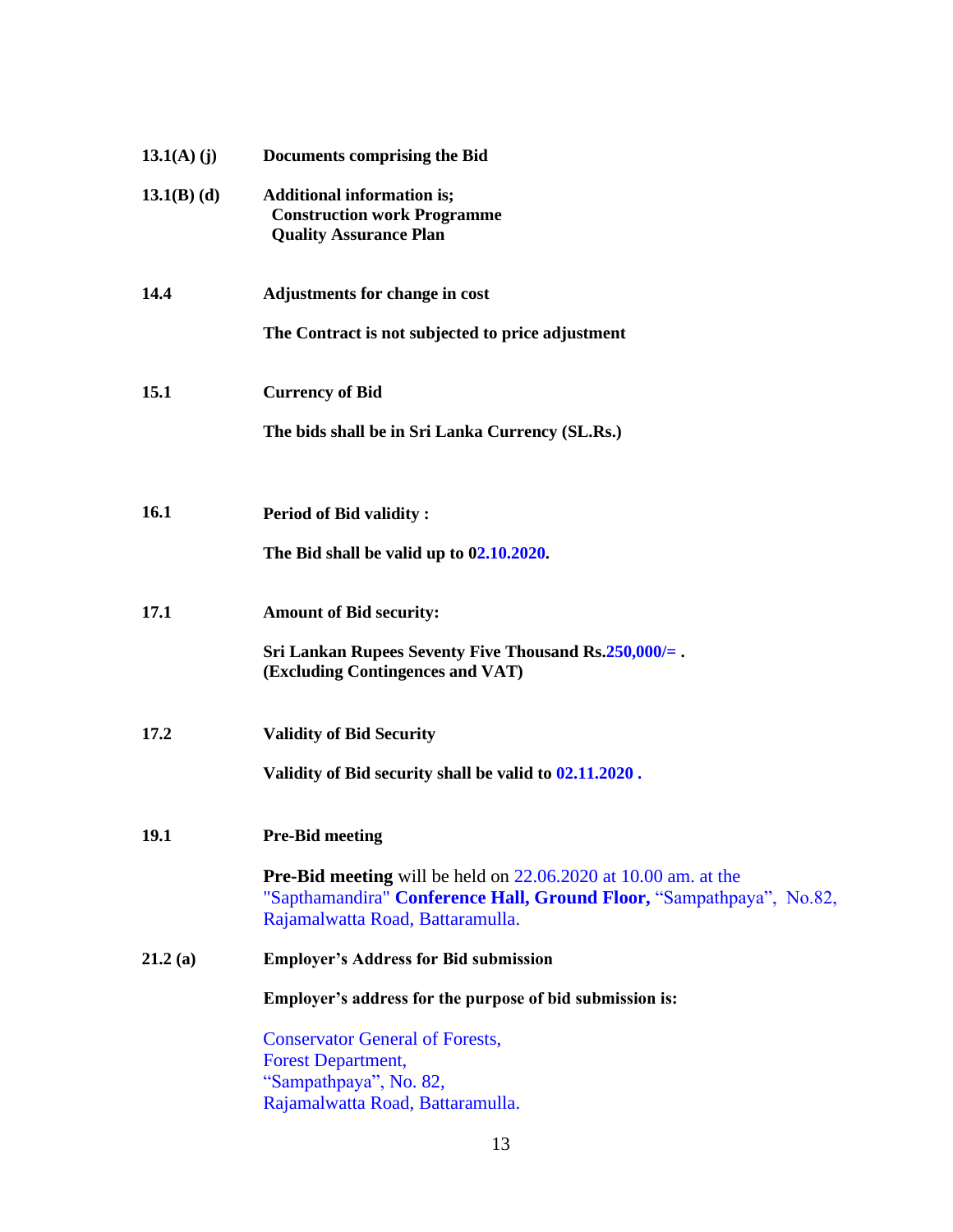| 21.2(b) | Identification number of the Contract: LK-ESCAMP-FD-147304-CW-RFQ                                                                                                                                           |
|---------|-------------------------------------------------------------------------------------------------------------------------------------------------------------------------------------------------------------|
| 22.1    | <b>Deadline for submission of Bids</b><br>Deadline for submission of Bids shall be 10.00 am. on 02.06.2020                                                                                                  |
|         |                                                                                                                                                                                                             |
| 25.1    | <b>Bid opening</b>                                                                                                                                                                                          |
|         | Time, date and Venue of bid opening at 10.00 am. 02.06.2020,                                                                                                                                                |
|         | <b>Assistant Director Finance's Office, Finance Division, at Conservator</b><br>General of Forests, Forest Department, "Sampathpaya", No. 82,<br>Rajamalwatta Road, Battaramulla.                           |
| 31.1    | <b>Preference for Domestic Bidders</b>                                                                                                                                                                      |
|         | Not applicable                                                                                                                                                                                              |
|         | <b>Amount of Performance Security</b>                                                                                                                                                                       |
| 35.1    | The Standard Form of Performance Security acceptable to the Employer shall be<br>a Guarantee from an Agency accepted and stated in the Procurement Guidelines.                                              |
|         | The amount of Performance Security is 10% of the Initial Contract Price.<br>The Performance Security Shall be valid until 120 days beyond the expiry date<br>(365 days) of the defects Notification Period. |
| 37      | <b>Adjudicator</b><br>Fees and types of reimbursable expenses to be paid to the Adjudicator shall be on<br>a case to case basis and shall be shared equally by the Contractor and the<br>Employer.          |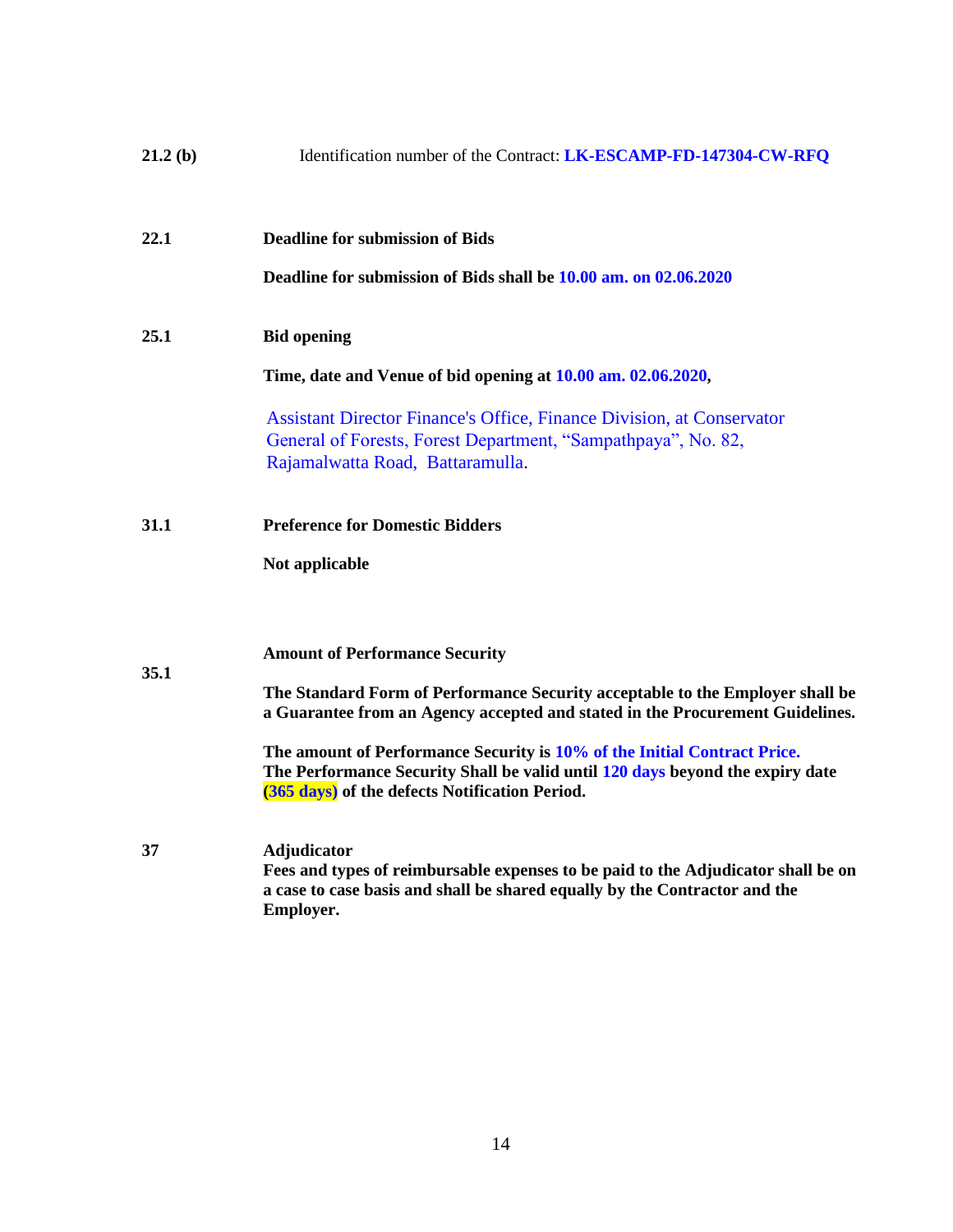# **CONDITION OF CONTRACT**

Conditions of Contract shall be read in conjunction with Section 4 - Contract Data in Volume 2, which shall take precedence over the Conditions of Contract.

**Refer Section – 3 - Condition of Contract SBD /02.** 

**(ICTAD/SBD/02 Second Edition –January 2007)**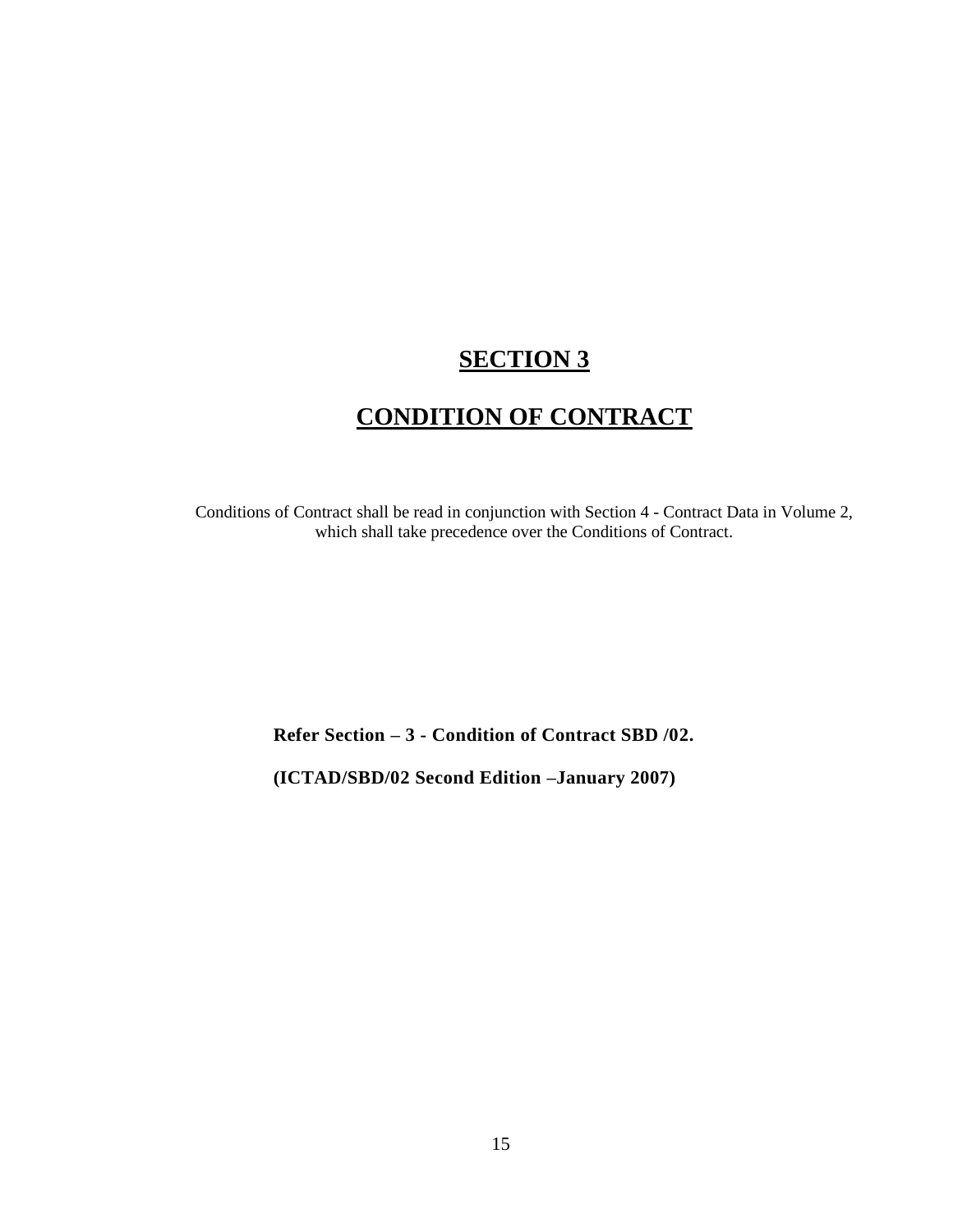# **CONTRACT DATA**

This section shall be read in conjunction with Section 3 – Condition of Contract, and is intended to provide specific information in relation to corresponding Clauses in Section 3. Whenever there is discrepancy, the provisions in Section 4 –Contract Data shall be supersede these provided in the Section 3 – Condition of Contract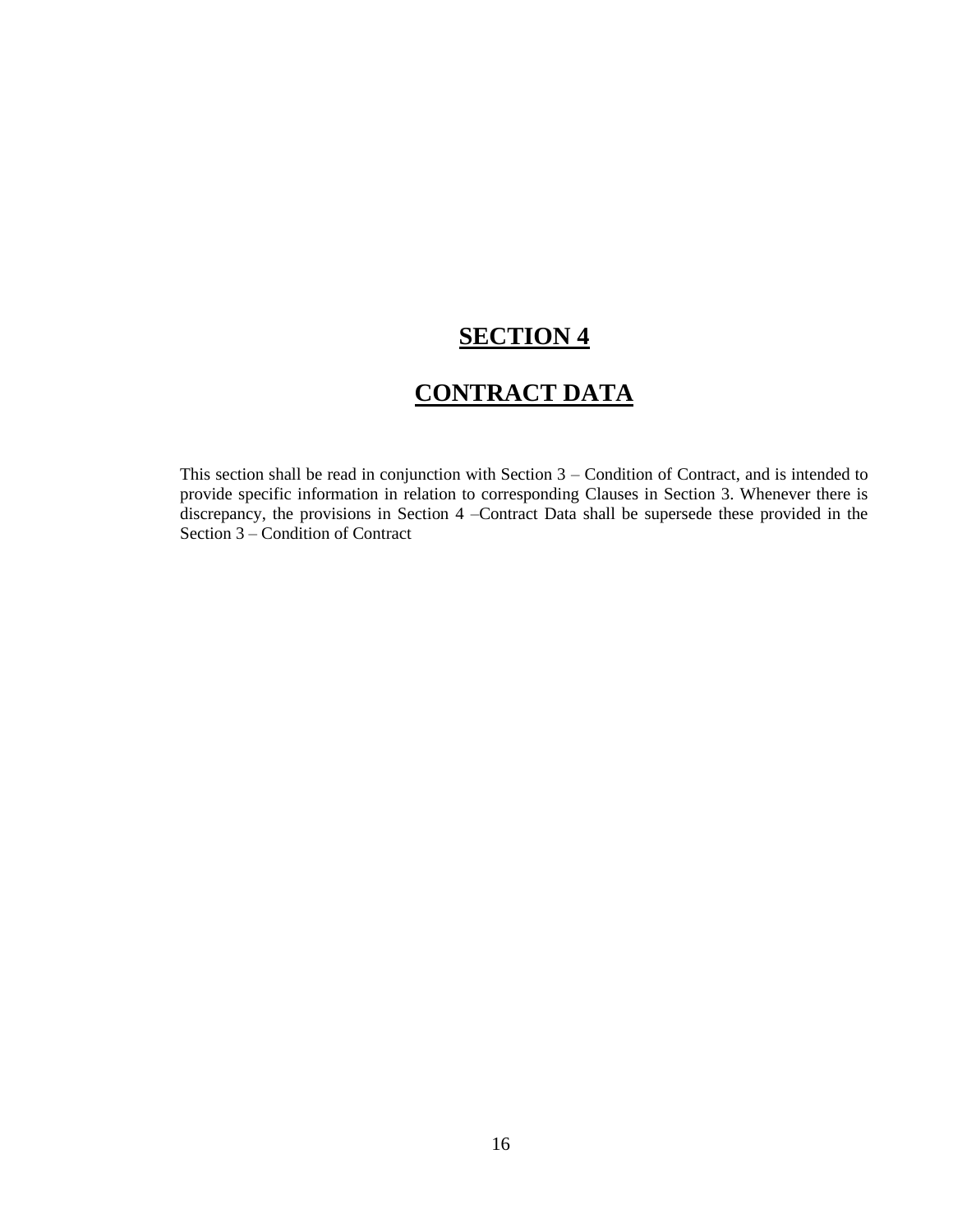| <b>Conditions of</b><br><b>Contract Clause</b><br>Number/s |                                           |                                                                                                                                                                                                                                                                                                                                                                                                                                                                                                |
|------------------------------------------------------------|-------------------------------------------|------------------------------------------------------------------------------------------------------------------------------------------------------------------------------------------------------------------------------------------------------------------------------------------------------------------------------------------------------------------------------------------------------------------------------------------------------------------------------------------------|
| $1.1.2.2 \& 1.3$                                           | Employer's name<br>and address            | <b>Conservator General of Forests,</b><br><b>Forest Department,</b><br>"Sampathpaya",<br>No. 82, Rajamalwatta Road,<br>Battaramulla.                                                                                                                                                                                                                                                                                                                                                           |
| 1.3                                                        | Contractor's name<br>and address          | Name: to be appointed<br>Address:                                                                                                                                                                                                                                                                                                                                                                                                                                                              |
| $1.1.2.4 \& 1.3$                                           | Engineer's name<br>and address            | Project Engineer<br>Eco System Conservation & Management Project                                                                                                                                                                                                                                                                                                                                                                                                                               |
| 1.1.3.3                                                    | Time for<br>Completion of the<br>Works    | Time for Completion is 180 Days                                                                                                                                                                                                                                                                                                                                                                                                                                                                |
| 1.1.3.7                                                    | <b>Defects Notification</b><br>Period     | Defects Notification Period is 365 Days                                                                                                                                                                                                                                                                                                                                                                                                                                                        |
| 2.1                                                        | Right to access to<br>the Site            | Within 7 Days after Letter of Acceptance                                                                                                                                                                                                                                                                                                                                                                                                                                                       |
| 3.1                                                        | <b>Engineer's Duties</b><br>and Authority | The Engineer shall obtain the specific approval of the<br>Employer before taking action under the following<br>Sub-Clauses of these Conditions:<br>(a) Sub-Clause 4.4-Approving subletting any part<br>of the works<br>(b) Sub-Clause 8.4, when approving extension of<br>Time for Completion;<br>(c) Sub-Clause-8.8 - Suspension of Work<br>(d) Clause 13, where the final effect of the<br>variations increases the Contract Price<br>(e) Sub-Clause 19.1-Approval of Contractor's<br>Claims |

**Note:** *The clause numbers referred are the clause numbers of Conditions of Contract.*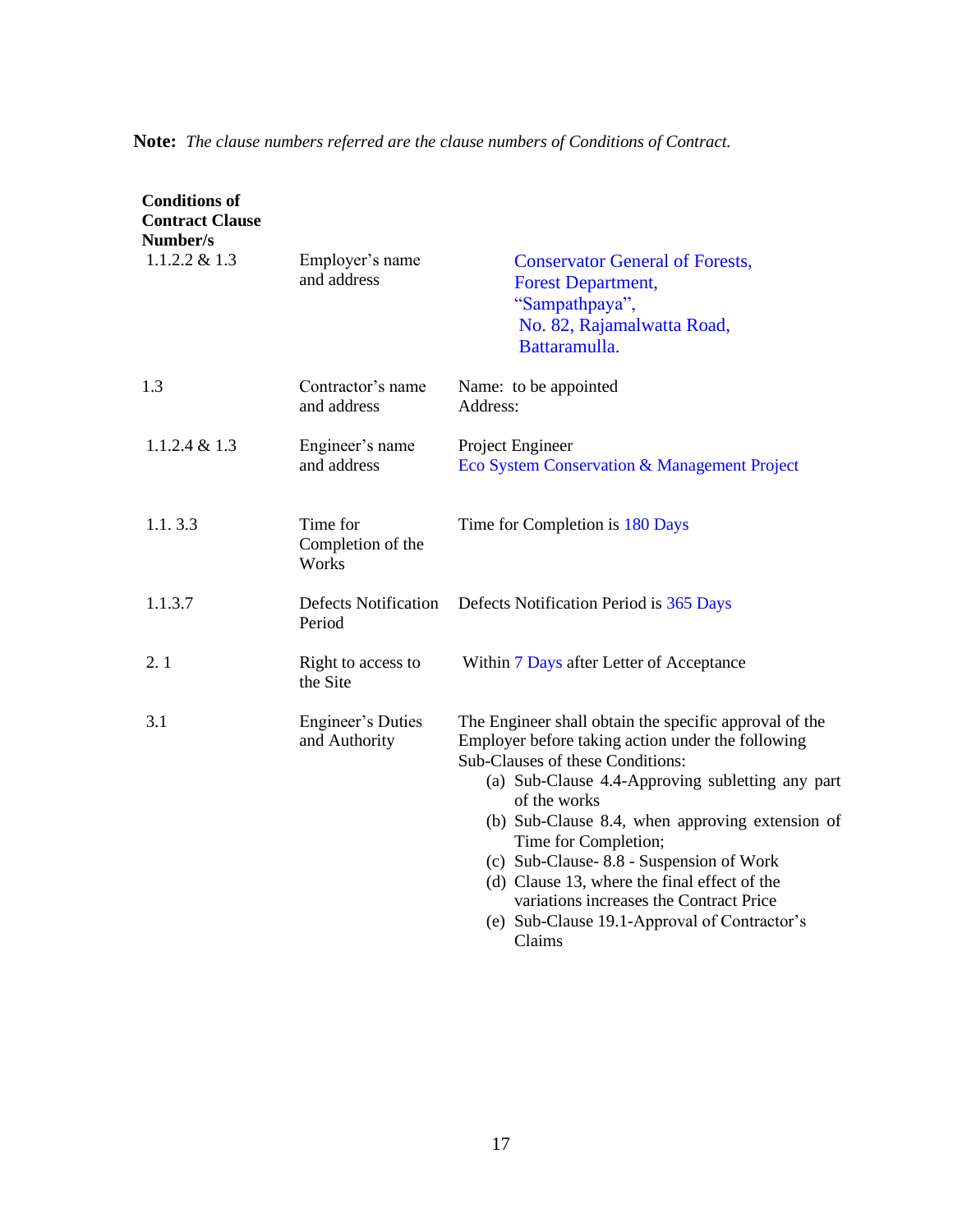| 4.2     | Amount of<br>Performance<br>Security                       | 10 % of the Initial Contract Price, in the currencies and<br>proportions in which the Contract Price is payable. The<br>acceptable form is as per the Standard Forms in Section<br>5 in the ICTAD Document SBD/02/ Second Edition,<br>January 2007 |
|---------|------------------------------------------------------------|----------------------------------------------------------------------------------------------------------------------------------------------------------------------------------------------------------------------------------------------------|
| 4.3     | Subcontracting                                             | <b>Not Allowed</b>                                                                                                                                                                                                                                 |
| 8.7     | Liquidated damages<br>for the Works                        | 0.35% of Contract Sum per Day including public<br>Holidays                                                                                                                                                                                         |
| 8.7     | Maximum amount<br>of liquidated<br>damages                 | 10 % of the Initial Contract Price                                                                                                                                                                                                                 |
| 12.2(b) | Method of<br>Measurement                                   | The Method of Measurement shall be Bills of<br>Quantities                                                                                                                                                                                          |
| 13.4(b) | Percentage for<br>adjustment of<br><b>Provisional Sums</b> | Up to $10\%$                                                                                                                                                                                                                                       |
| 13.7    | Weightings of<br>Inputs                                    | Not applicable. Contract Price not subject to price<br>adjustment.                                                                                                                                                                                 |
| 14.2    | <b>Total Advance</b><br>Payment                            | 20 % of the Initial Contract Price excluding<br>provisional sums and contingencies against Bank<br>Guarantee.                                                                                                                                      |
| 14.2    | Number and timing<br>of instalments                        | <b>One Instalment</b>                                                                                                                                                                                                                              |
| 14.3(c) | Percentage of<br>retention                                 | 10% (Ten percent) of Total work Done Amount                                                                                                                                                                                                        |
| 14.3(c) | Limit of Retention<br>Money                                | 5 % of the Initial Contract Price                                                                                                                                                                                                                  |
| 14.5    | Minimum interim<br>Payment                                 | LKR. 1,350,000.00                                                                                                                                                                                                                                  |
| 18.2    | <b>Third Party</b><br>Insurance                            | This Amount of insurance per occurrence is:<br>Rupees Five Million (SLR 5,000,000.00) per event and<br>number of events unlimited.                                                                                                                 |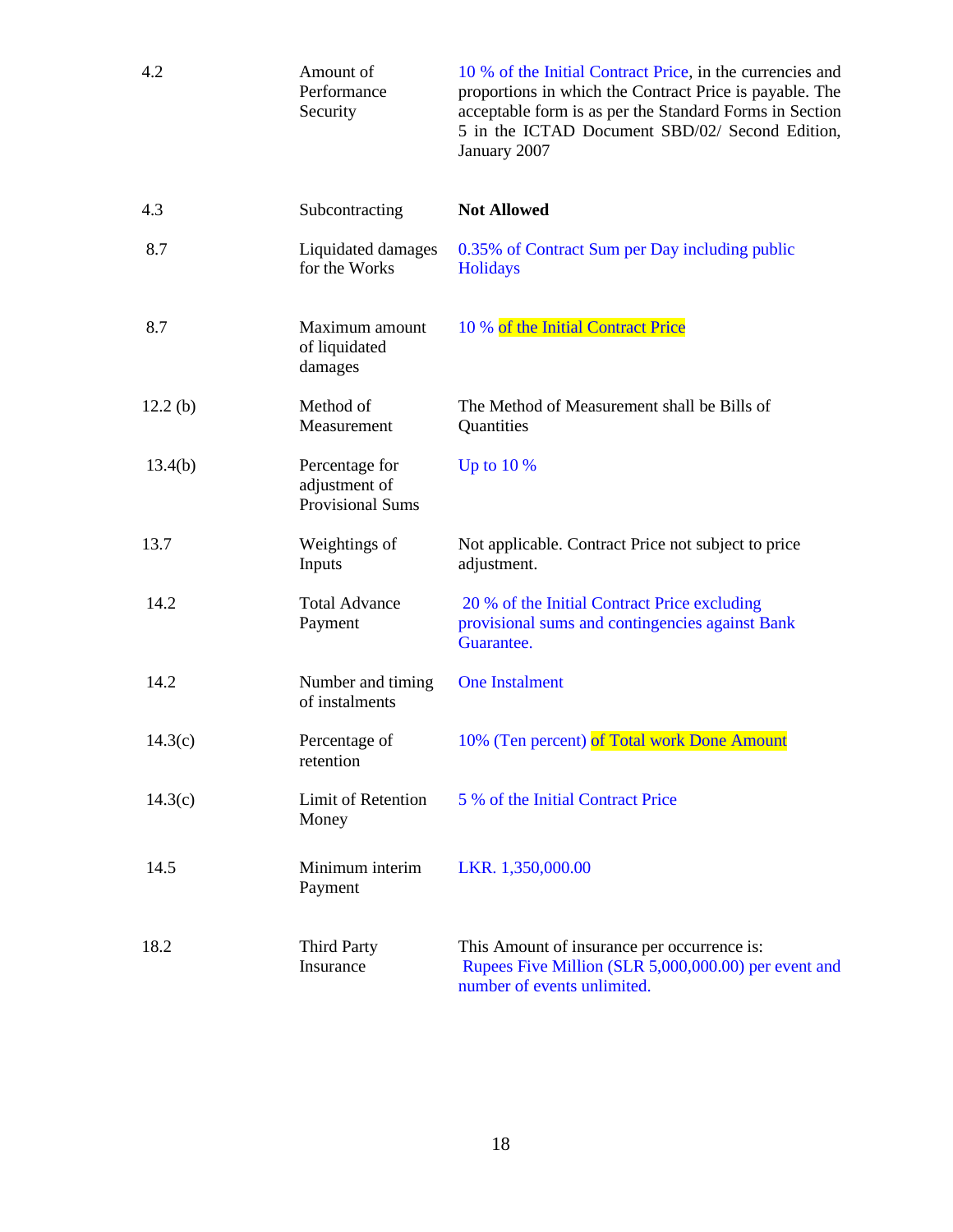# **STANDARD FORMS (CONTRACT)**

- Letter of Acceptance
- Agreement
- Performance Security
- Advance Payment Security
- Retention Money Guarantee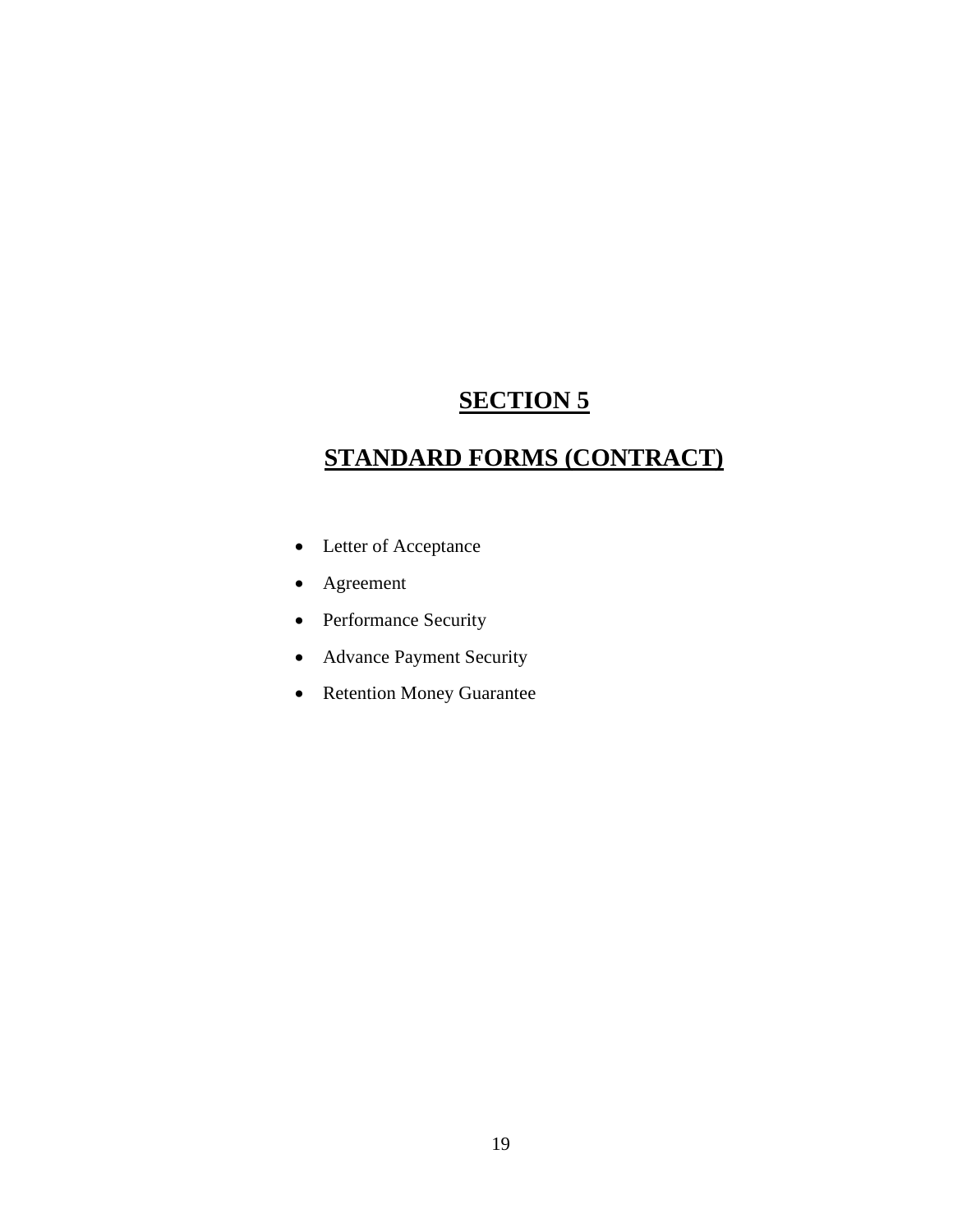#### **Notes on Form of Letter of Acceptance**

*The Letter of Acceptance will be the basis for formation of the Contract as described in Clause 34 of the Instructions to Bidders. This Form of Letter of Acceptance should be filled in and sent to the successful bidder only after evaluation of Bids and after obtaining approval from the relevant authority.*

#### **FORM OF LETTER OF ACCEPTANCE**

*[Letter heading paper of the procuring entity]*

…………………………. *[date]*

To: -------------------------------------------- *[name and address of the Contractor]* ---------

This is to notify you that your bid dated ----------- *[insert date]* for the construction and remedying defects of the **Construction of RDCF Office at "Vavuniya", Vavuniya(**Contract no.: **LK-ESCAMP-FD-**

**147304-CW-RFQ )** *[name of the Contract and identification number]* the Contract price of -------------- [*name of currency]-----------------------------------------------------*[*amount in figures and words]* as corrected in accordance with Instructions to Bidders and/ or modified by a Memorandum of Understanding , is hereby accepted.

You are hereby instructed to proceed with the execution of the said Works in accordance with the Contract documents.

The Commencement Date shall be: ……………… *(fill the date as per Clause 8.1 of Conditions of Contract).*

The amount of Performance Security is *:* …………… *(fill the amount as per Clause 4.2 of Conditions of Contract).*

The Performance Security shall be submitted on or before ……………………... *(fill the date as per Clause 4.2 of Conditions of Contract).*

Authorized Signature: ……………………………………

Name and title of Signatory: ……………………………………………………………….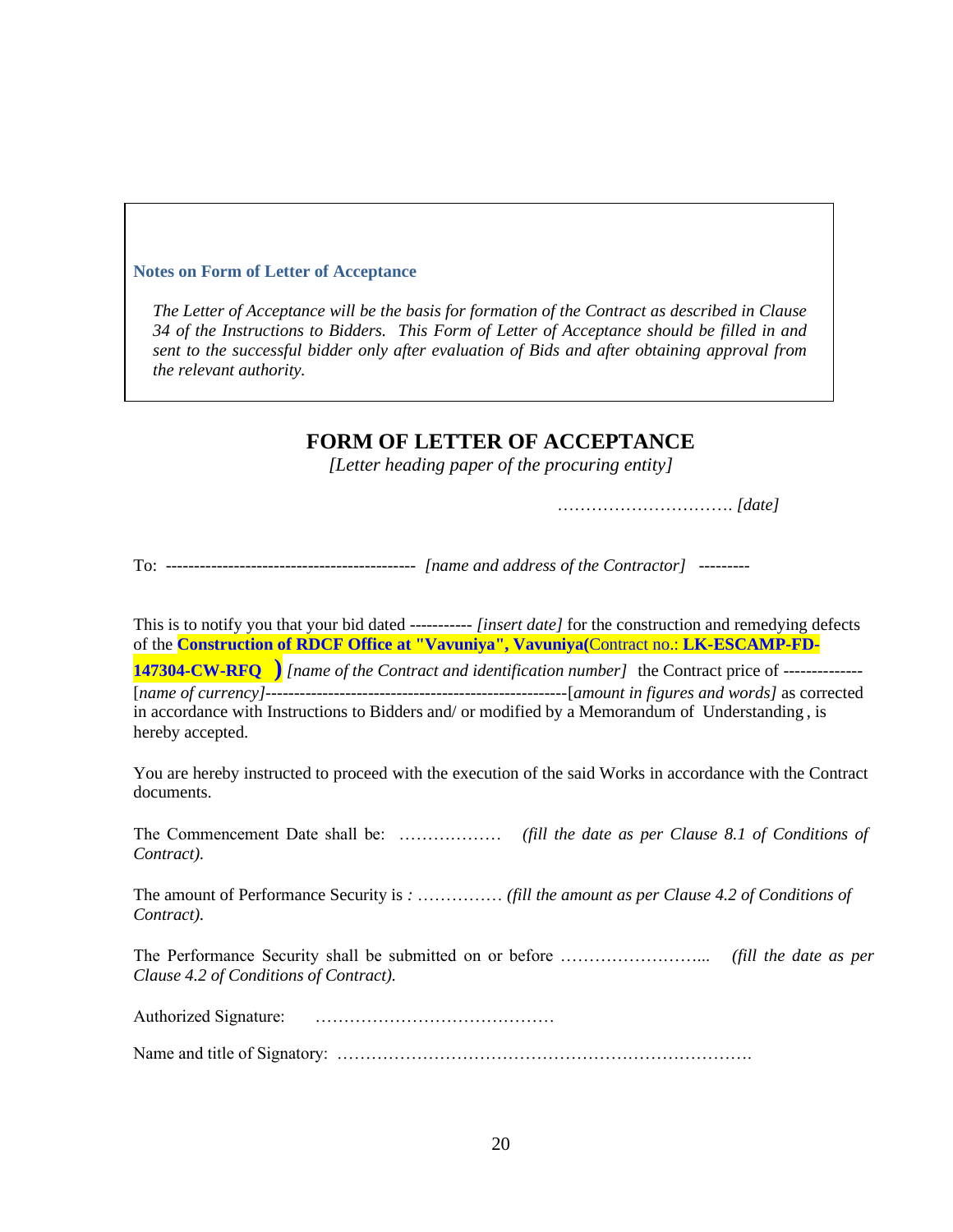### **FORM OF AGREEMENT**

**This Agreement** made the ………. *[day]* of ……………… *[month]* 200….. *[year],* between Conservator General of Forests,Forest Department,"Sampathpaya", No. 82, Rajamalwatta Road, Battaramulla. *[name and address of Employer]* (hereinafter called and referred to as "the Employer"), of the one part, and ……………………………………….. *[name and address of Contractor*] (hereinafter called and referred to as "the Contractor"), of the other part: **Whereas** the Employer desires that the Contractor execute the **Construction of RDCF Office at "Vavuniya", Vavuniya(**Contract no.: **LK-ESCAMP-FD-147304-CW-RFQ )** *[name and identification no of Contract]( hereinafter called and referred to as "the Works")* and the Employer has accepted the Bid by the Contractor for the execution and completion of such Works and remedying of any defects therein.

#### **The Employer and the Contractor agree as follows:**:

- 1. In this Agreement words and expressions shall have the same meanings as are respectively assigned to them in the Contract.
- 2. In consideration of the payments to be made by the Employer to the Contractor as indicated in this Agreement, the Contractor hereby covenants with the Employer to execute and complete the Works and remedy any defects therein in conformity in all respects with the provisions of the Contract.
- 3. The Employer hereby covenants to pay the Contractor in consideration of the execute and complete the Works and remedy any defects therein, the Contract Price or such other sum as may become payable under the provisions of the Contract at the times and in the manner prescribed by the Contract.

**In Witness** whereof the parties hereto have caused this Agreement to be executed the day and year aforementioned in accordance with laws of Sri Lanka.

……………………………………….. ………………………………………..

**Authorised signature of Contractor Authorised signature of Employer**

COMMON SEAL COMMON SEAL

In the presence of Witnesses:

- 1. Name and NIC No. …………………………………………. Signature ……………………………………………………. Address ………………………………………………………
- 2. Name and NIC No. ………………………………………….. Signature …………………………………………………….. Address **……………………………………………………….**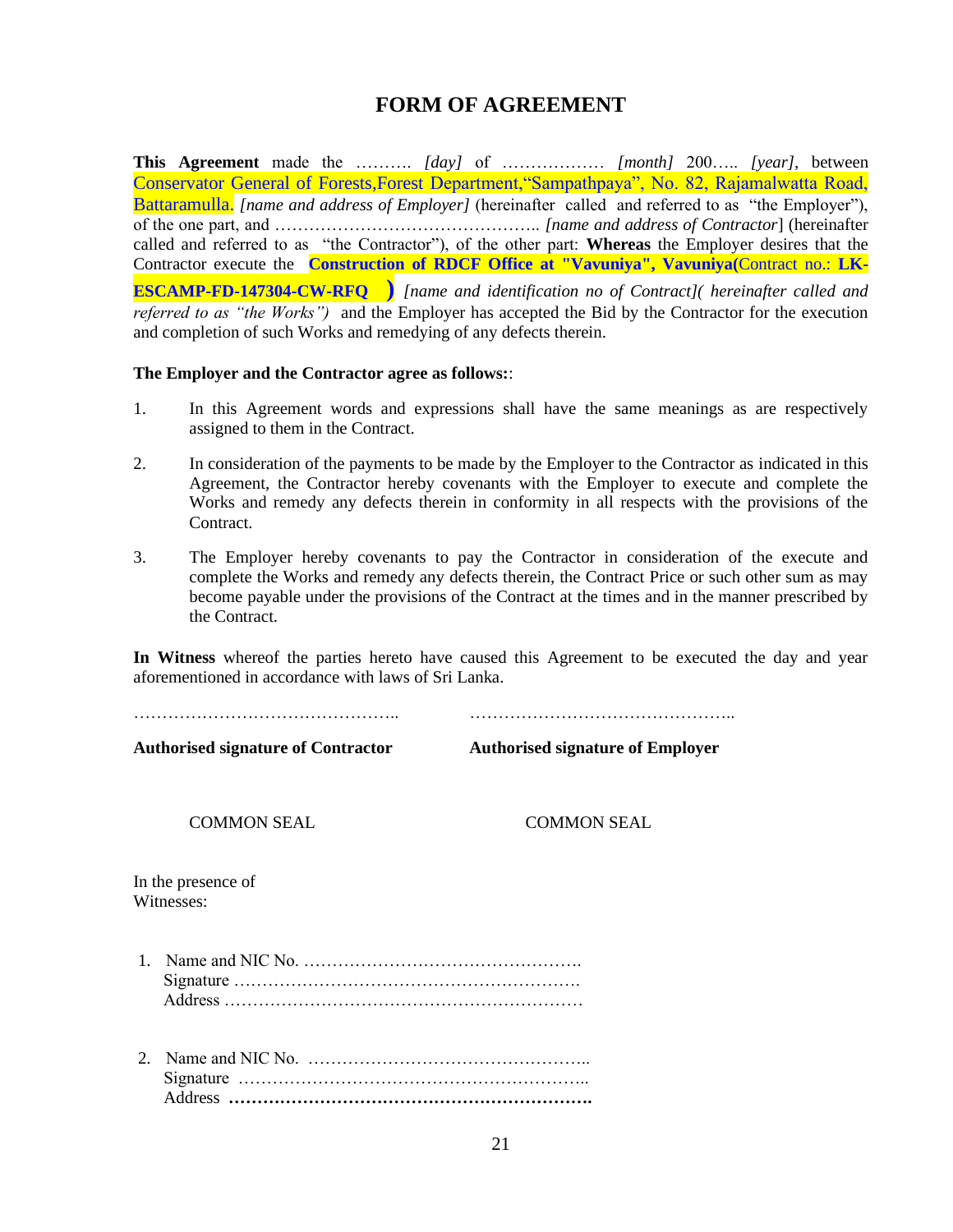### **FORM OF PERFORMANCE SECURITY (Unconditional)**

*------------------ [Issuing Agency's Name, and Address of Issuing Branch or Office] ----------------------*

**Beneficiary:** Conservator General of Forests, Forest Department, "Sampathpaya", No. 82, Rajamalwatta Road, Battaramulla.

**Date:** ------------------------------

**PERFORMANCE GUARANTEE No.:** -------------------------

We have been informed that **……………………………………** (hereinafter called "the Contractor") has entered into Contract no.: **LK-ESCAMP-FD-147304-CW-RFQ** - *[reference number of the Contract]*  dated ------------- with you, for the -------------- *[insert "construction"]* **Construction of RDCF Office at "Vavuniya", Vavuniya** *[name of Contract and brief description of* Works*]* (hereinafter called "the Contract").

Furthermore, we understand that, according to the Conditions of the Contract, a performance guarantee is required.

At the request of the Contractor, we ---------------- *[name of Agency]* hereby irrevocably undertake to pay you any sum or sums not exceeding in total an amount of ------------------------ *[amount in figures]* (--------- ----------------------------------------------------------------------------------) *[amount in words]*, upon receipt by us of your first demand in writing accompanied by a written statement stating that the Contractor is in breach of its obligation(s) under the Contract, without your needing to prove or to show grounds for your demand or the sum specified therein.

This guarantee shall expire, no later than the …. day of ……, 20.. *[insert date, 28 days beyond the Time for Completion]* and any demand for payment under it must be received by us at this office on or before that date.

*[signature(s)]*

\_\_\_\_\_\_\_\_\_\_\_\_\_\_\_\_\_\_\_\_\_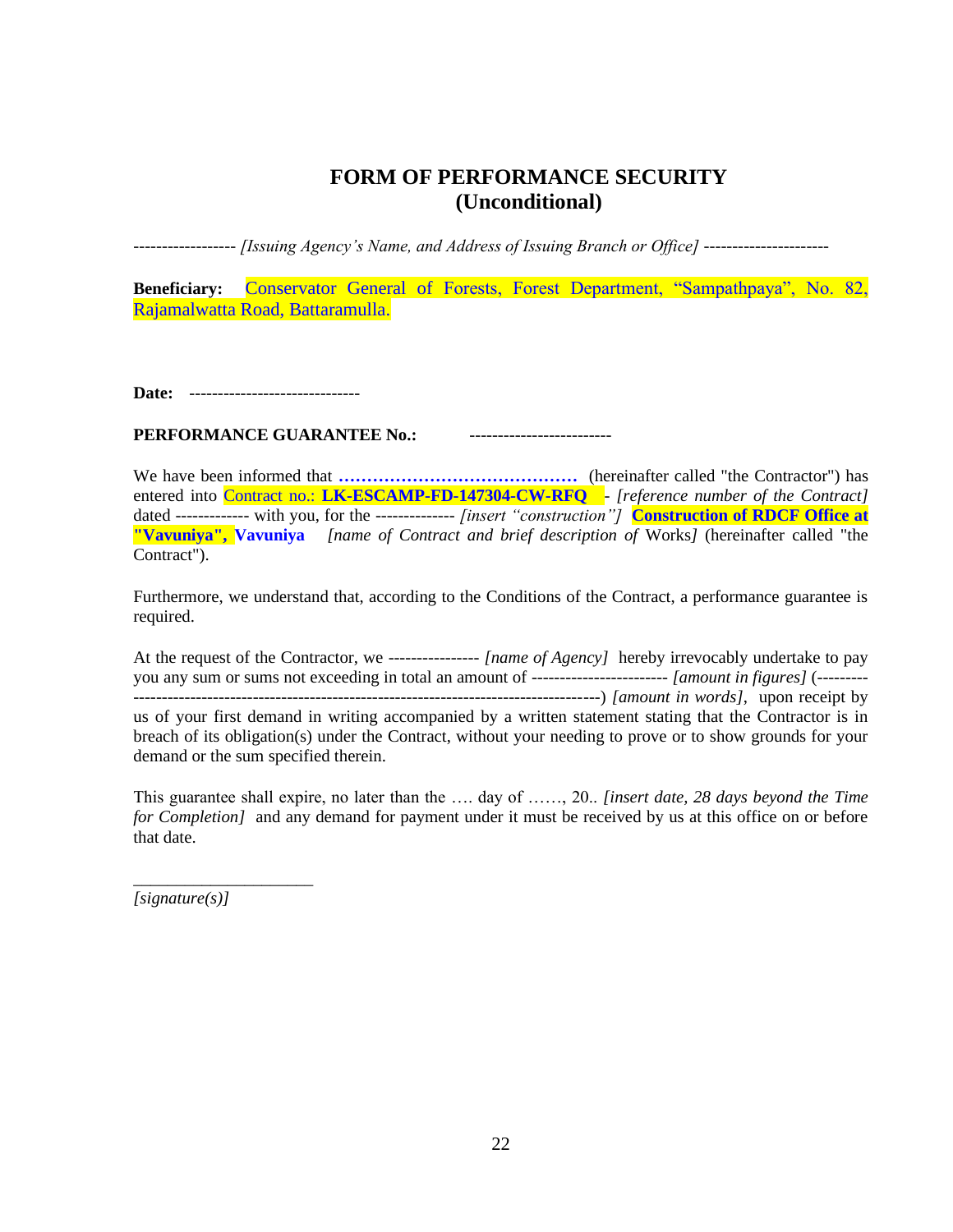### **FORM OF ADVANCE PAYMENT SECURITY**

*------------------------- [ Name and address of Agency, and Address of Issuing Branch or Office] ------*

**Beneficiary:** Conservator General of Forests, Forest Department, "Sampathpaya", No. 82, Rajamalwatta Road, Battaramulla.

**Date:** ----------------------------------

**ADVANCE PAYMENT GUARANTEE No.:** ---------------------------

We have been informed that ……………………………(hereinafter called "the Contractor") has entered into Contract no.: **LK-ESCAMP-FD-147304-CW-RFQ** *[reference number of the contract]* dated --------- ------- with you, for the ----------- construction of **Construction of RDCF Office at "Vavuniya", Vavuniya** *[name of contract and brief description]* (hereinafter called "the Contract").

Furthermore, we understand that, according to the conditions of the Contract, an advance payment in the sum ---------------- *[amount in figures]* ( ----------------) *[amount in words]* is to be made against an advance payment guarantee.

At the request of the Contractor, we --------------- *[name of issuing agency]* hereby irrevocably undertake to pay you any sum or sums not exceeding in total an amount of ----------- *[amount in figures]* (-------------- ) *[amount in words]* upon receipt by us of your first demand in writing accompanied by a written statement stating that the Contractor is in breach of its obligation in repayment of the Advance Payment under the Contract.

The maximum amount of this guarantee shall be progressively reduced by the amount of the advance payment repaid by the Contractor.

This guarantee shall expire on ………. [ *Insert the date, 28 days beyond the Time of Completion]*

Consequently, any demand for payment under this guarantee must be received by us at this office on or before that date.

*[signature(s)]*

\_\_\_\_\_\_\_\_\_\_\_\_\_\_\_\_\_\_\_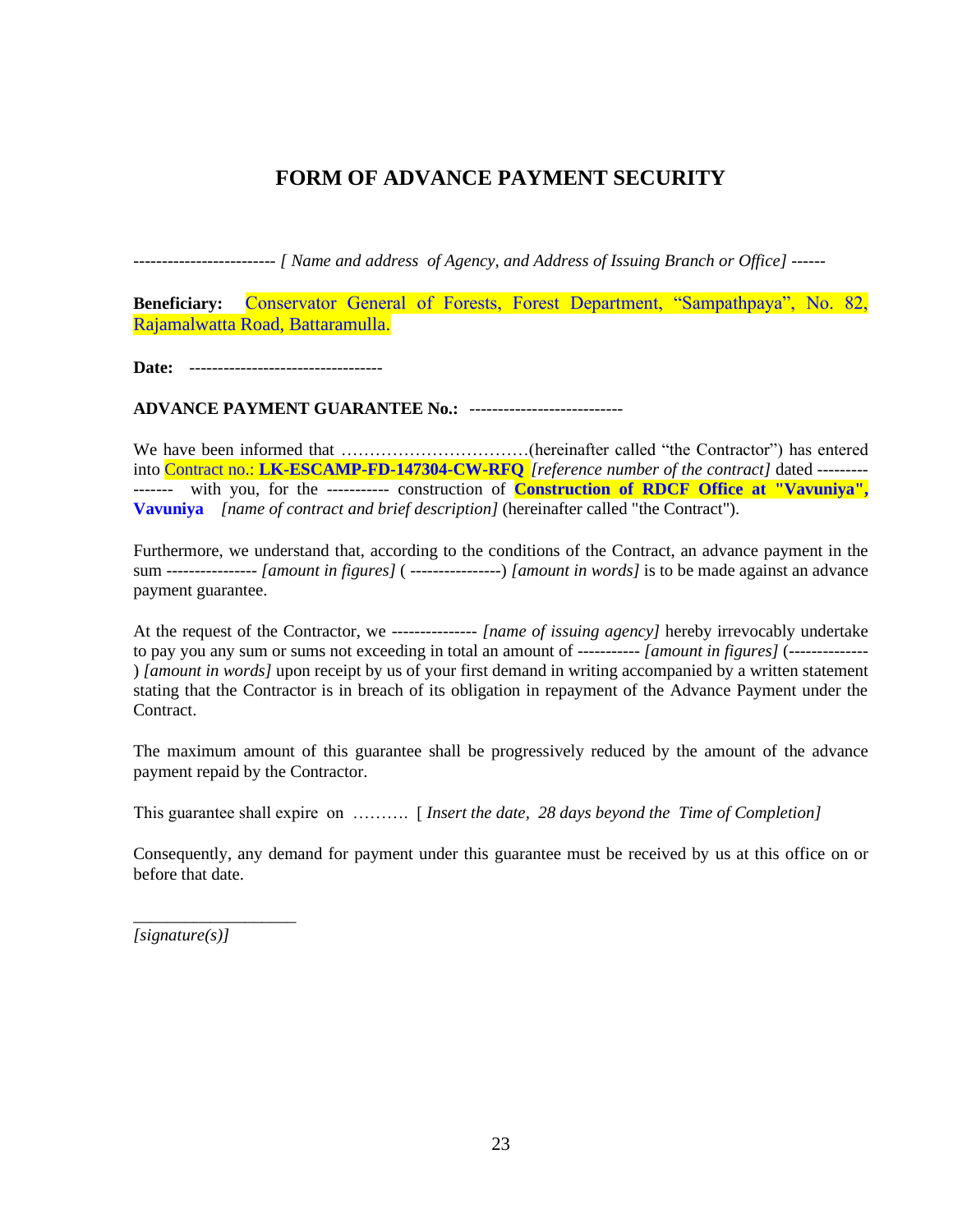### **FORM OF RETENTION MONEY GUARANTEE**

*----------------- [Issuing Agency's Name, and Address of Issuing Branch or Office] ----------------------*

**Beneficiary:** Conservator General of Forests, Forest Department, "Sampathpaya", No. 82, Rajamalwatta Road, Battaramulla.

**Date:** ---------------------

#### **RETENTION MONEY GUARANTEE No.: ---------------------------**

We have been informed that ……………………………….*[name of Contractor]* (hereinafter called "the Contractor") has entered into Contract no.: **LK-ESCAMP-FD-147304-CW-RFQ** *[reference number of the contract]* dated --------------- with you, for the execution of -- **Construction of RDCF Office at "Vavuniya", Vavuniya** *[name of contract and brief description of Works]* (hereinafter called "the Contract").

Furthermore, we understand that, according to the conditions of the Contract, when the works have being taken over and the first half of the Retention Money has been certified for payment, payment of the second half of the Retention Money may be made against a Retention Money guarantee.

At the request of the Contractor, we -------------- *[name of agency]* hereby irrevocably undertake to pay you any sum or sums not exceeding in total an amount of ------------------------*[amount in figures]* ( --------- --------------------------------------------------------------------------------------) *[amount in words]* upon receipt by us of your first demand in writing accompanied by a written statement stating that the Contractor is in breach of its obligation under the Contract because the Contractor has not attended to the defects in accordance with the Contract..

This guarantee shall expire, at the latest, --------------- [*insert 28 Days after the end of the Defects Liability Period*]. Consequently, any demand for payment under this guarantee must be received by us at this office on or before that date.

*[signature(s)]*

\_\_\_\_\_\_\_\_\_\_\_\_\_\_\_\_\_\_\_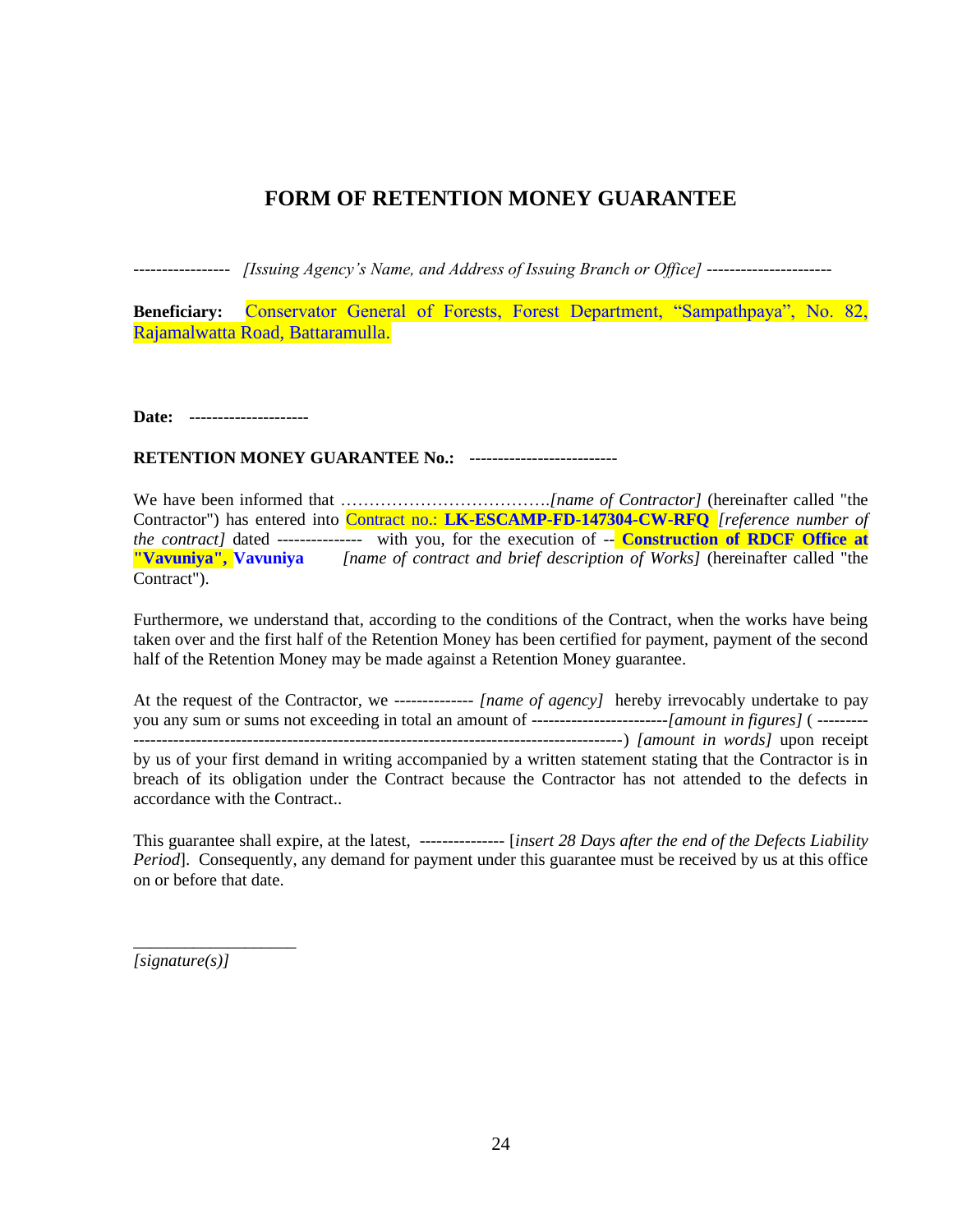# **SPECIFICATIONS**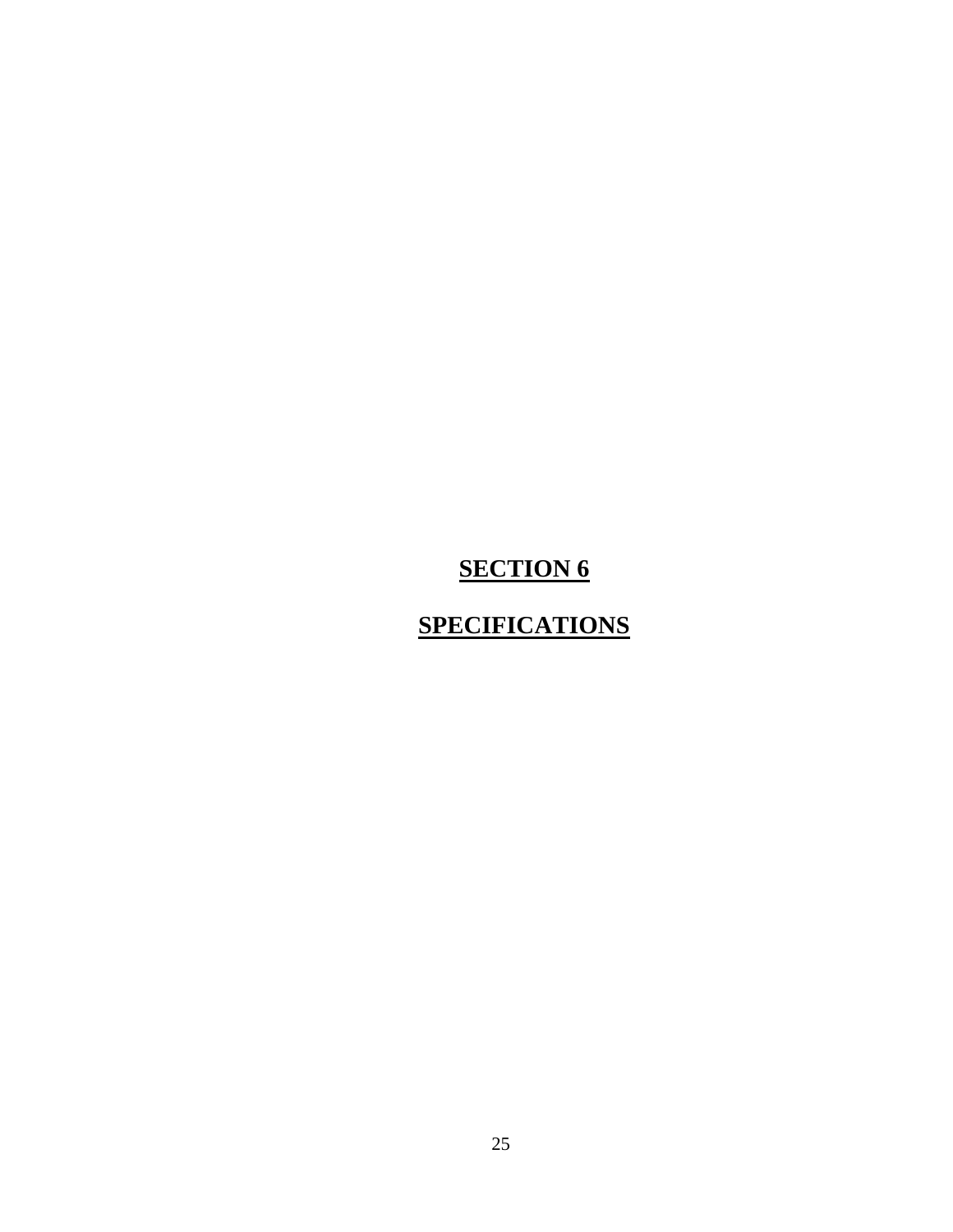#### **A - GENERAL SPECIFICATIONS**

General specifications that are applicable to this project are listed below:

- 1 Specification for Building Works-Volume I ICTAD Publication No. SCA/4/I Third Edition (Revised) (Vol.1) July 2004.
- 2. Specification for Building Works-Volume II ICTAD Publication No. SCA/4/II Sanitary Installations - 2<sup>nd</sup> Edition (Revised) October 2001
- 3. Specification for Water Supply Sewerage and Strom Water Drainage Works-ICTAD Publication No. SCA/3/2 - 2<sup>nd</sup> Edition (Revised) April 2002
- 4. Specification for Mechanical and Electrical Works Associated with Building and Civil Engineering - ICTAD Publication No. SCA/8 -2<sup>nd</sup> Edition (Revised) August 2000

Copies of above publications shall be purchased from the Institute for Construction, Training and Development (ICTAD), "Sawsiripaya", 123, Wijerama Mawatha, Colombo 07.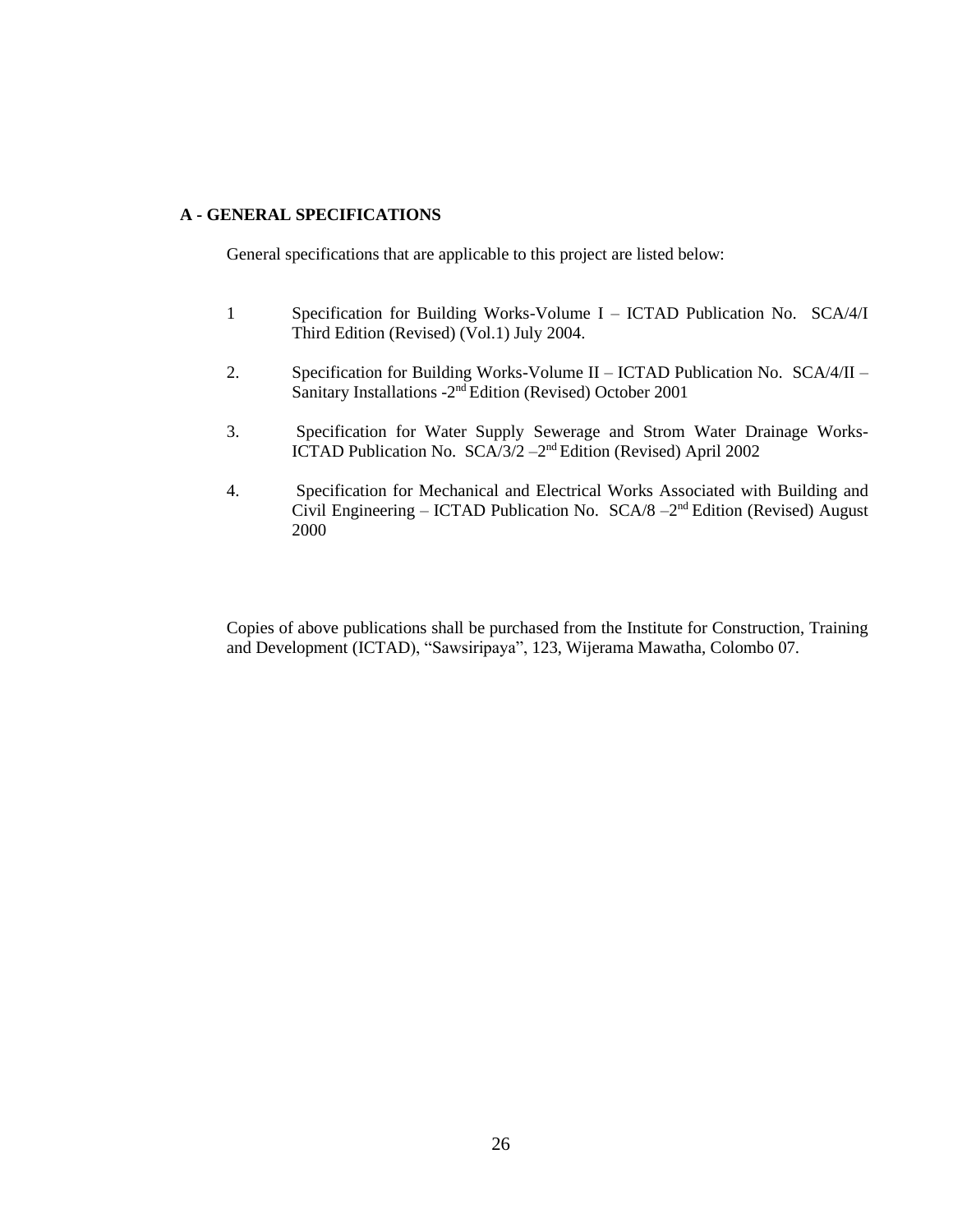# **FORM OF BID**

**FORM OF BID**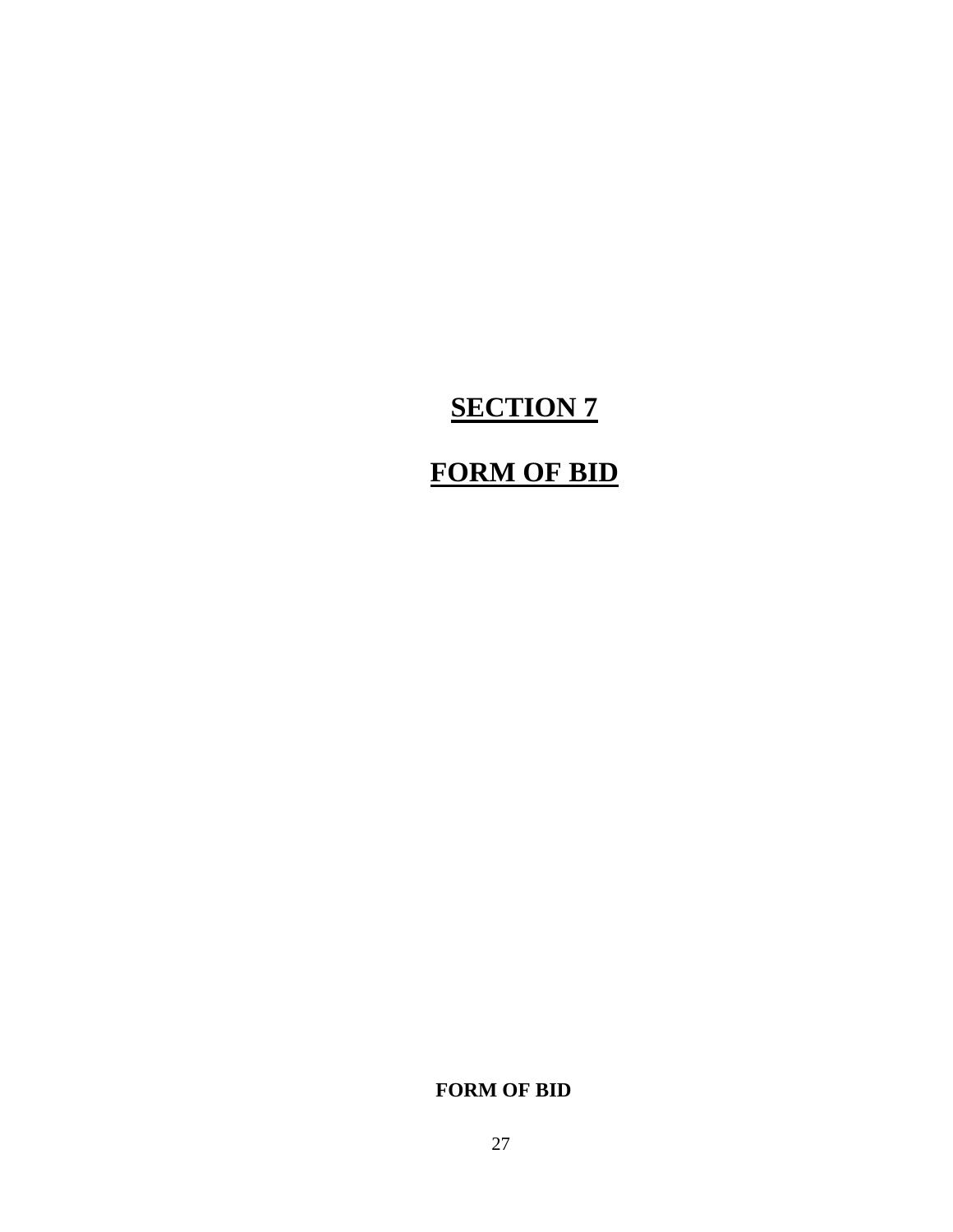#### **Construction of RDCF Office at"Vavuniya" , Vavuniya District LK-ESCAMP-FD-147304-CW-RFQ**

#### To: The Chairman, Department Procurement Committee

#### Gentlemen:

- 1. Having examined the Standard Bidding Document Procurement of Works Minor Contracts [ICTAD/SBD/03 - Second Edition, January 2007], Specifications, Drawings and Bills of Quantities and Addenda for the execution of the above-named Works, we the undersigned, offer to execute and complete such Works and remedy any defect therein in conformity with the aforesaid Conditions of Contract, Specifications, Drawings, Bills of Quantities and addenda for the sum of Sri Lankan Rupees ................................................................................................. (LKR ........................................) or such other sums as may be ascertained in accordance with the said Conditions.
- 2. We acknowledge that the Contract Data forms part of our Bid.
- 3. We undertake, if our Bid is accepted, to commence the Works as soon as is reasonably possible after the receipt of the Engineer's notice to commence, and to complete the whole of the Works comprised in the Contract within the time stated in the Contract Data.
- 4. We agree to abide by this Bid until the date specified in ITB Clause 16 ………… *[insert date]*, and it shall remain binding upon us and may be accepted at any time before that date.
- 5. Unless and until a formal Agreement is prepared and executed this Bid, together with your written acceptance thereof, shall constitute a binding Contract between us.
- 6. We understand that you are not bound to accept the lowest or any bid you may receive.
- 7. We certify/confirm that we comply with the eligibility requirements as per ITB Clause 3 of the bidding documents.

| [in block capitals or typed] |  |
|------------------------------|--|
|                              |  |
|                              |  |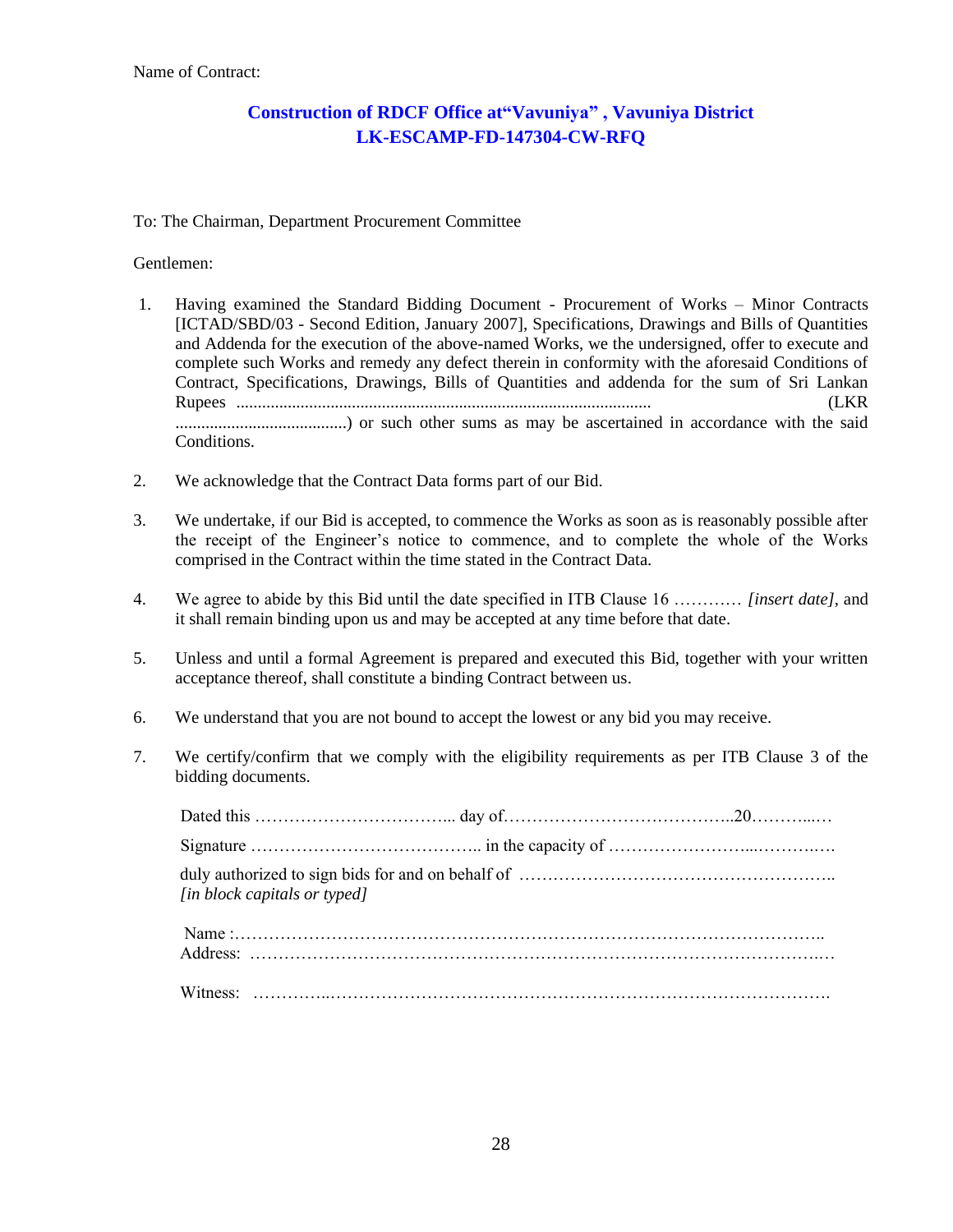# **SECTION - 09**

# **SCHEDULES**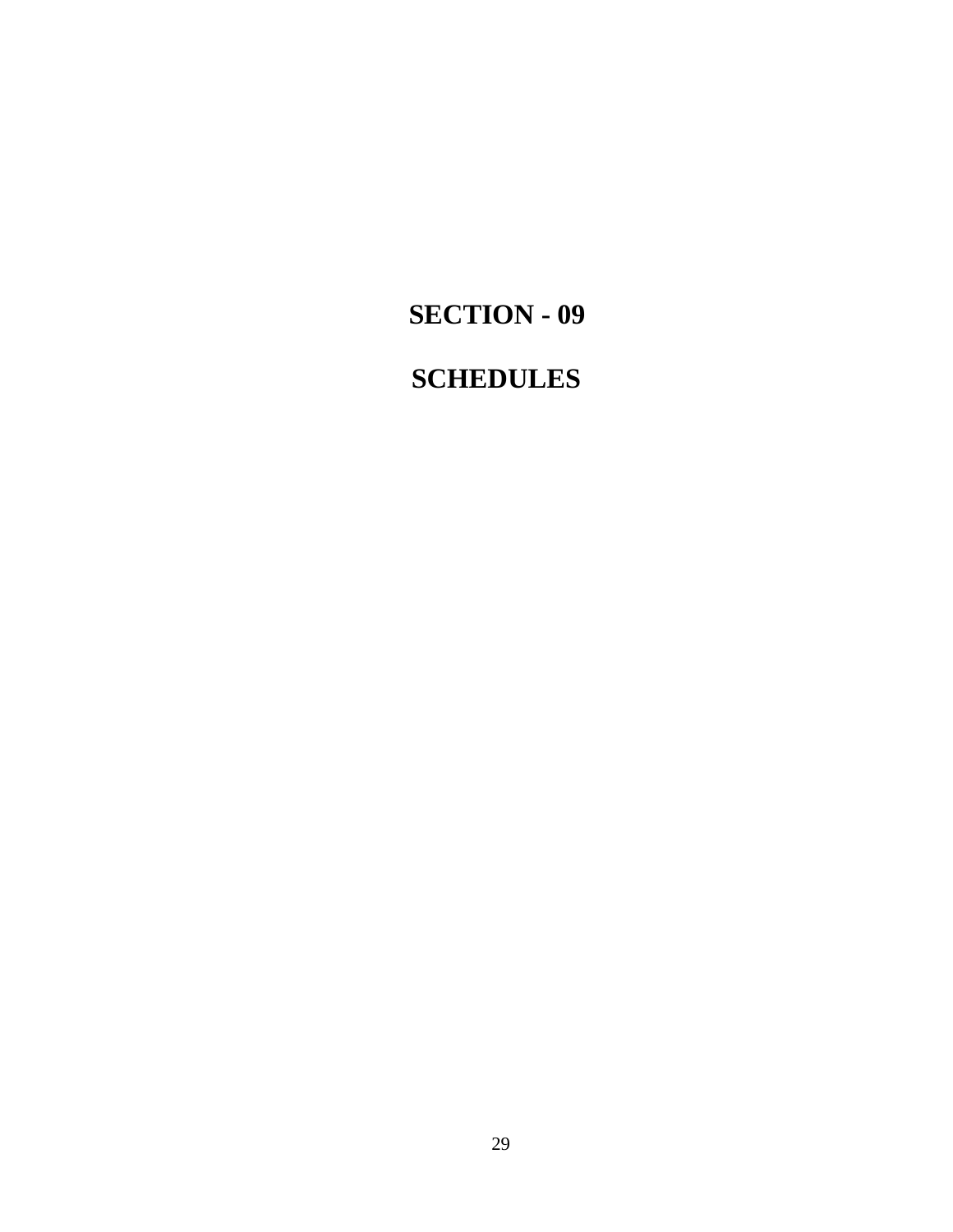# **Schedule 1 – General Information**

- *(i) If pre-qualification is done the bidders are required to include information subsequent to that submitted with the pre-qualification application.*
- *(ii) For joint ventures, each joint venture partner shall furnish information separately.*

| <b>ITB</b><br><b>Clause</b><br>reference | Description                                                                          | <b>Information</b><br>(to be filled by the Bidder) | <b>Remarks</b>                                                                                                                    |  |
|------------------------------------------|--------------------------------------------------------------------------------------|----------------------------------------------------|-----------------------------------------------------------------------------------------------------------------------------------|--|
| 4.1(a)                                   | <b>Legal Status</b>                                                                  |                                                    | Provide certified copies of<br>Registration                                                                                       |  |
|                                          | Written power of<br>attorney of the<br>signatory to the Bid                          |                                                    | Provide original or certified copy of the power of<br>attorney attested by a Notary and label as attachment to<br>Clause $4.1(a)$ |  |
|                                          | If a Joint Venture,<br>names and addresses<br>of Joint Venture<br><b>Partners</b>    | 3.                                                 | Provide a draft copy of the<br><b>Joint Venture Agreement or</b><br>alternatively the<br>memorandum of<br>understanding           |  |
|                                          | If a Joint Venture,<br>name of Lead Partner                                          |                                                    |                                                                                                                                   |  |
|                                          | For joint ventures, each joint venture partner shall furnish Legal Status separately |                                                    |                                                                                                                                   |  |
|                                          | Name (Lead partner)                                                                  |                                                    | Provide certified copies and                                                                                                      |  |
|                                          | Legal status                                                                         |                                                    | label as attachment to<br>Clause $4.1(a)$                                                                                         |  |
|                                          | Place of registration<br>Principle place of<br>business                              |                                                    |                                                                                                                                   |  |
|                                          | Written power of<br>attorney of the<br>signatory to the Bid                          |                                                    | Provide original or certified copy of the power of attorney<br>attested by a Notary and label as attachment to Clause 5.1         |  |
|                                          | <b>VAT Registration</b><br>Number                                                    |                                                    |                                                                                                                                   |  |
|                                          | Name (Partner 2)                                                                     |                                                    |                                                                                                                                   |  |
|                                          | Legal status                                                                         |                                                    | Provide certified copies and<br>label as attachment to Clause                                                                     |  |
|                                          | Place of registration                                                                |                                                    | 4.1(a)                                                                                                                            |  |
|                                          | Principle place of<br>business                                                       |                                                    |                                                                                                                                   |  |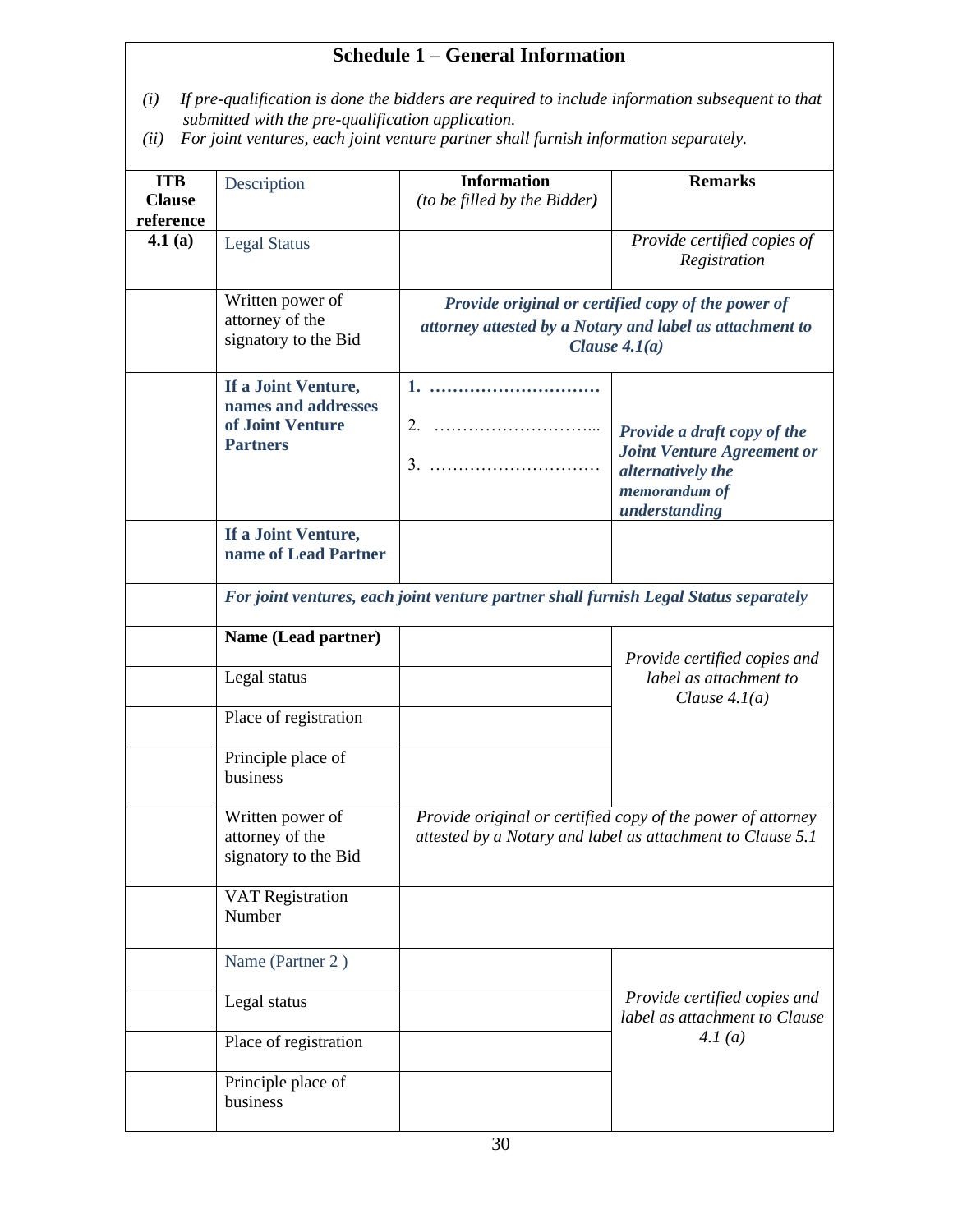|        | Written power of<br>attorney of the<br>signatory to the Bid | Provide original or certified copy of the power of<br>attorney attested by a Notary and label as attachment to<br>Clause $4.1(a)$ |                                                               |  |
|--------|-------------------------------------------------------------|-----------------------------------------------------------------------------------------------------------------------------------|---------------------------------------------------------------|--|
|        | <b>VAT Registration</b><br>Number                           |                                                                                                                                   |                                                               |  |
|        | Name (Partner 3)                                            |                                                                                                                                   |                                                               |  |
|        | Legal status                                                |                                                                                                                                   | Provide certified copies and<br>label as attachment to Clause |  |
|        | Place of registration                                       |                                                                                                                                   | 4.1(a)                                                        |  |
|        | Principle place of<br>business                              |                                                                                                                                   |                                                               |  |
|        | Written power of<br>attorney of the<br>signatory to the Bid | Provide original or certified copy of the power of<br>attorney attested by a Notary and label as attachment to<br>Clause $4.1(a)$ |                                                               |  |
|        | <b>VAT Registration</b><br>Number                           |                                                                                                                                   |                                                               |  |
| 4.2(a) | <b>ICTAD</b> Registration                                   |                                                                                                                                   |                                                               |  |
|        | Registration number                                         |                                                                                                                                   |                                                               |  |
|        | Grade                                                       |                                                                                                                                   | Provide certified copies and<br>label as attachment to        |  |
|        | Specialty                                                   |                                                                                                                                   | Clause $4.2(a)$                                               |  |
|        | <b>Expiry Date</b>                                          |                                                                                                                                   |                                                               |  |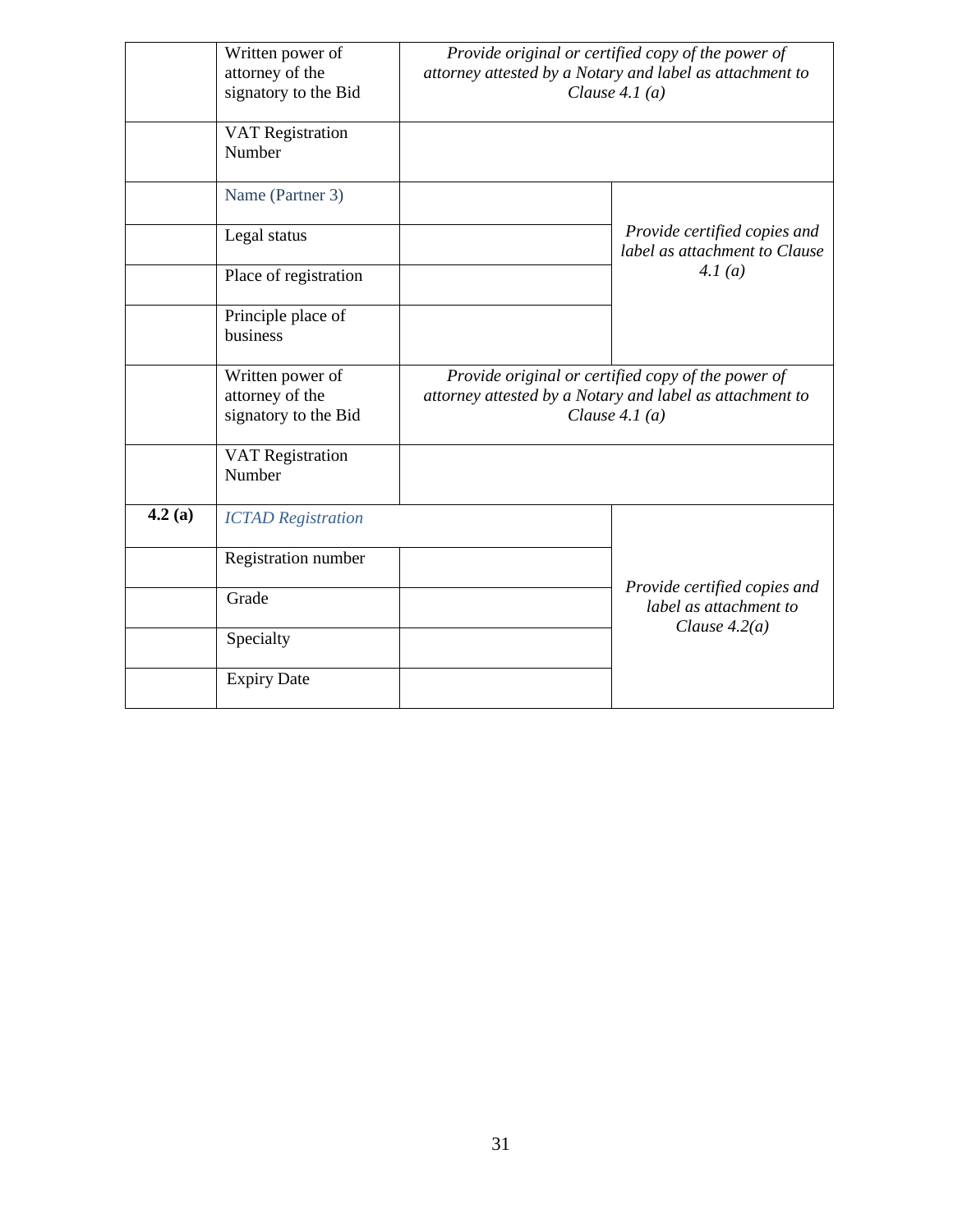### **Schedule 2 – Annual Turn-over Information (Construction only – Last five years)**

- *(i) If pre-qualification is done the bidders are required to include information subsequent to that submitted with the pre-qualification application.*
- *(ii) For joint ventures, each joint venture partner shall furnish information separately.*

| Year                        | <b>Turn-over</b> | <b>Remarks</b>                                                  |  |
|-----------------------------|------------------|-----------------------------------------------------------------|--|
|                             |                  |                                                                 |  |
| $\mathcal{D}_{\mathcal{L}}$ |                  | Attach audited reports and label as<br>attachment to Clause 4.2 |  |
| 3                           |                  |                                                                 |  |
| $\overline{4}$              |                  |                                                                 |  |
| 5                           |                  |                                                                 |  |

### **Schedule 3 – Adequacy of Working Capital**

*If pre-qualification is done the bidders are required to include information subsequent to that submitted with the pre-qualification application*

| <b>Source of credit line</b> | <b>Amount</b> | <b>Remarks</b>                                                           |  |
|------------------------------|---------------|--------------------------------------------------------------------------|--|
|                              |               |                                                                          |  |
|                              |               | Provide documentary evidence<br>and label as attachment to<br>Clause 4.2 |  |
|                              |               |                                                                          |  |
|                              |               |                                                                          |  |
|                              |               |                                                                          |  |
|                              |               |                                                                          |  |
| Total                        |               |                                                                          |  |
|                              |               |                                                                          |  |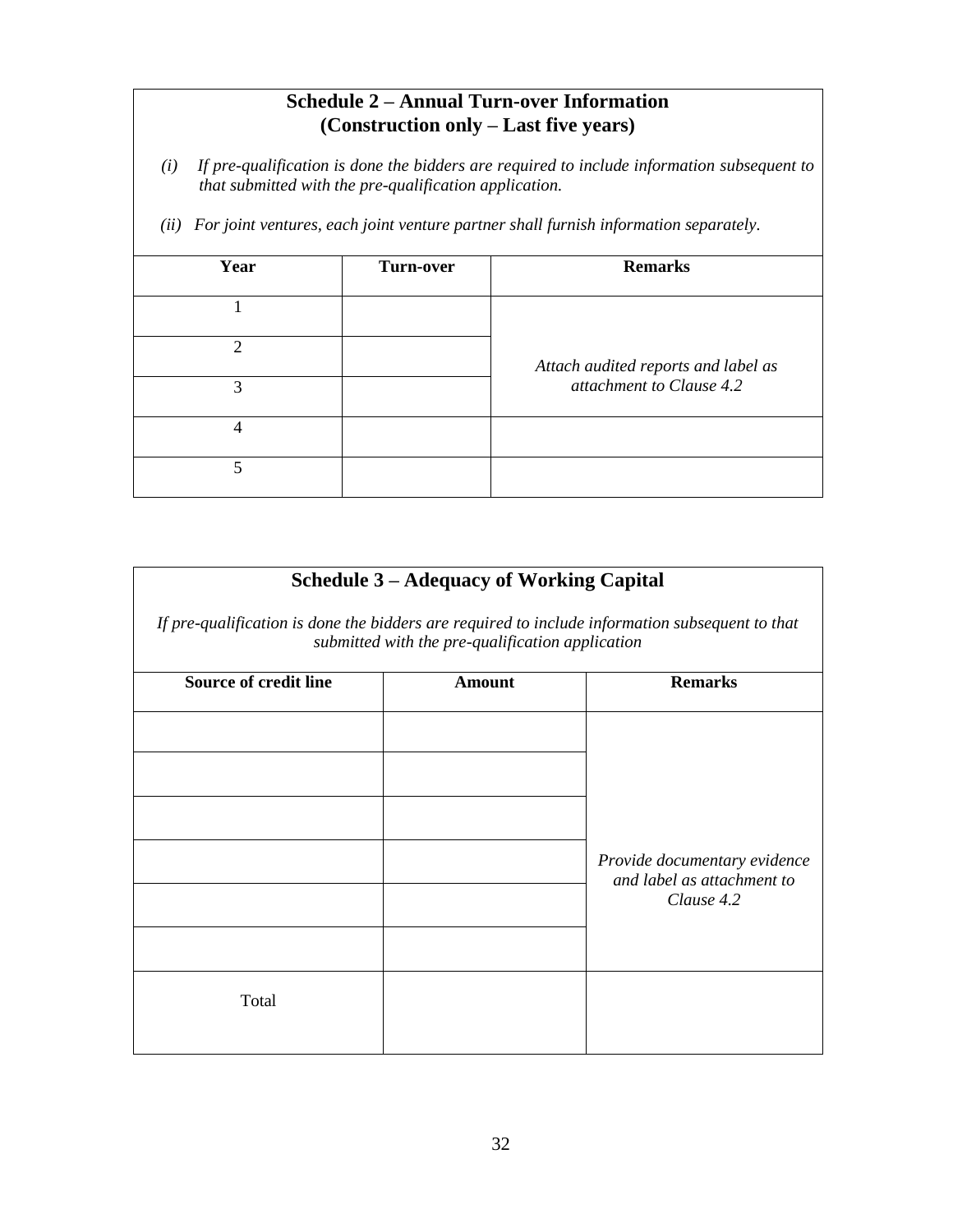# **Schedule 4 – Construction Experience in last five years**

- *(i) If pre-qualification is done the bidders are required to include information subsequent to that submitted with the pre-qualification application.*
- *(ii) For joint ventures, each joint venture partner shall furnish information separately.*

| Year | Employer | <b>Description of Works</b> | <b>Amount</b> | Contractor's<br><b>Responsibility (%)</b> |
|------|----------|-----------------------------|---------------|-------------------------------------------|
|      |          |                             |               |                                           |
|      |          |                             |               |                                           |
|      |          |                             |               |                                           |
|      |          |                             |               |                                           |
|      |          |                             |               |                                           |
|      |          |                             |               |                                           |
|      |          |                             |               |                                           |
|      |          |                             |               |                                           |
|      |          |                             |               |                                           |
|      |          |                             |               |                                           |
|      |          |                             |               |                                           |
|      |          |                             |               |                                           |
|      |          |                             |               |                                           |
|      |          |                             |               |                                           |
|      |          | Total                       |               |                                           |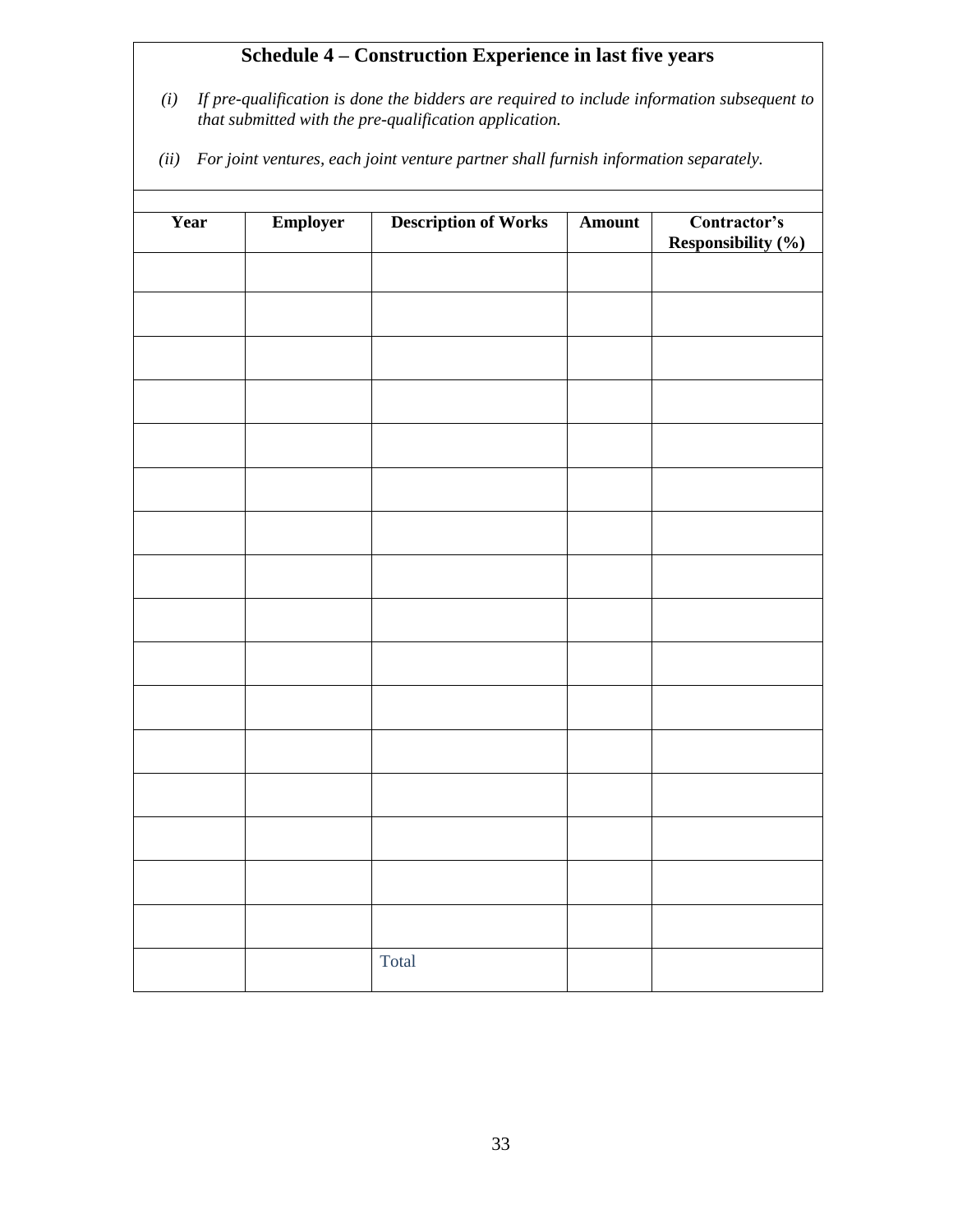| Schedule 5 - Major Items of Construction Equipment Proposed |          |  |  |  |
|-------------------------------------------------------------|----------|--|--|--|
| <b>Type</b>                                                 | Capacity |  |  |  |
|                                                             |          |  |  |  |
|                                                             |          |  |  |  |
|                                                             |          |  |  |  |
|                                                             |          |  |  |  |
|                                                             |          |  |  |  |
|                                                             |          |  |  |  |
|                                                             |          |  |  |  |
|                                                             |          |  |  |  |
|                                                             |          |  |  |  |
|                                                             |          |  |  |  |
|                                                             |          |  |  |  |
|                                                             |          |  |  |  |
|                                                             |          |  |  |  |
|                                                             |          |  |  |  |
|                                                             |          |  |  |  |
|                                                             |          |  |  |  |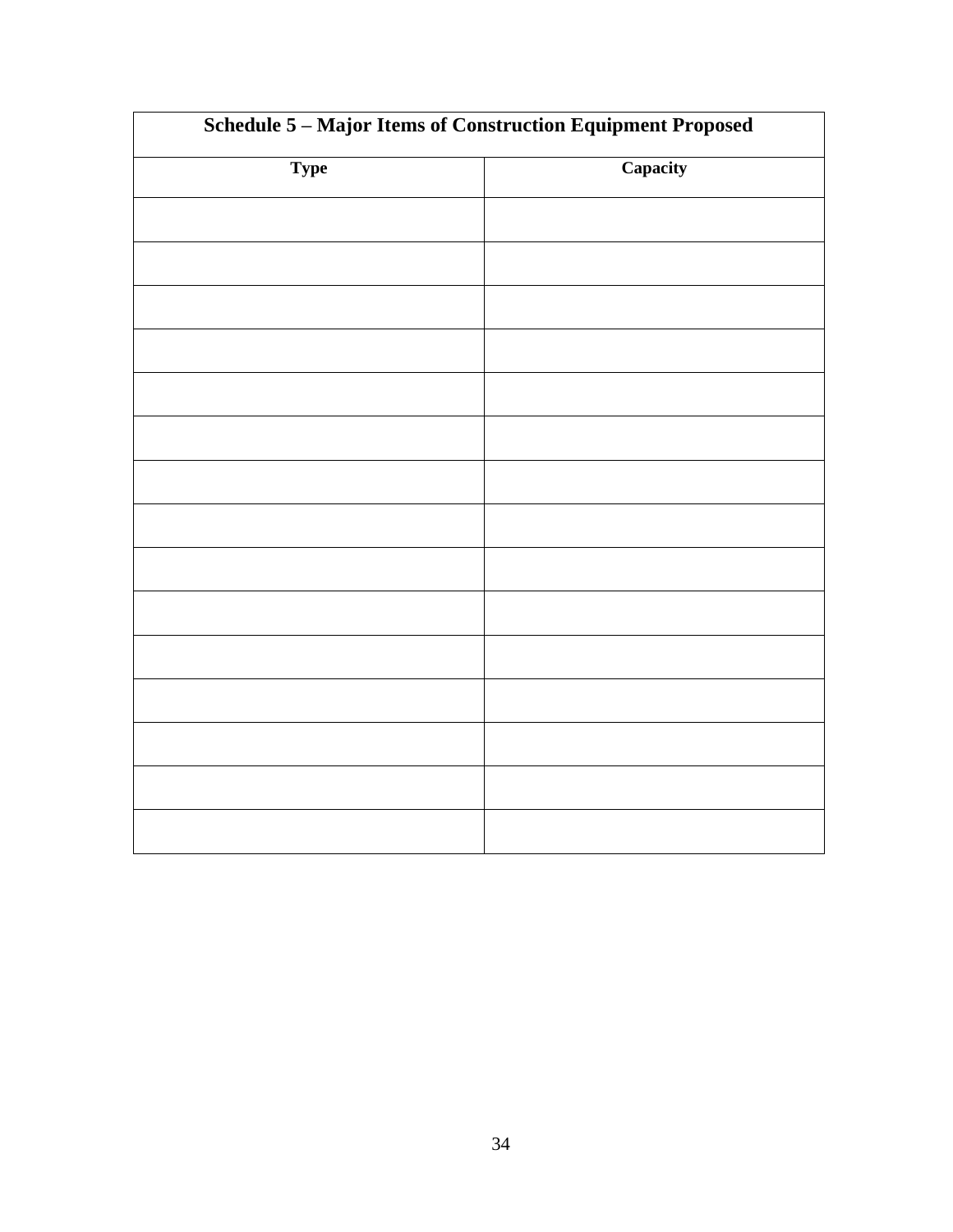# **SECTION - 11**

### **STANDARD FORMS [BID]**

#### **Bid Security**

#### *Note on Standard Forms*

- *(1) Bidders shall submit the completed Form of bid Security/Bid Securing Declaration as appropriate in compliance with the requirements of the bidding documents.*
- *(2) Bidders should not complete the form of Agreement at the time of preparation of bids. The Successful bidder will be required sign the Form of Agreement, after the award of contract .Any corrections or modifications to the accepted bid resulting from arithmetic corrections, acceptable deviations, or quantity variations in accordance with the requirements of the bidding documents should be incorporated in to Agreement.*
- *(3) The Form of Performance Security, Form of Advance payment Security and Form of Retention money Guarantee should not be completed by the bidders at the time of submission of bids. The successful bidder will be required to provide these securities in compliance with the requirements herein or as acceptable to the Employer.*